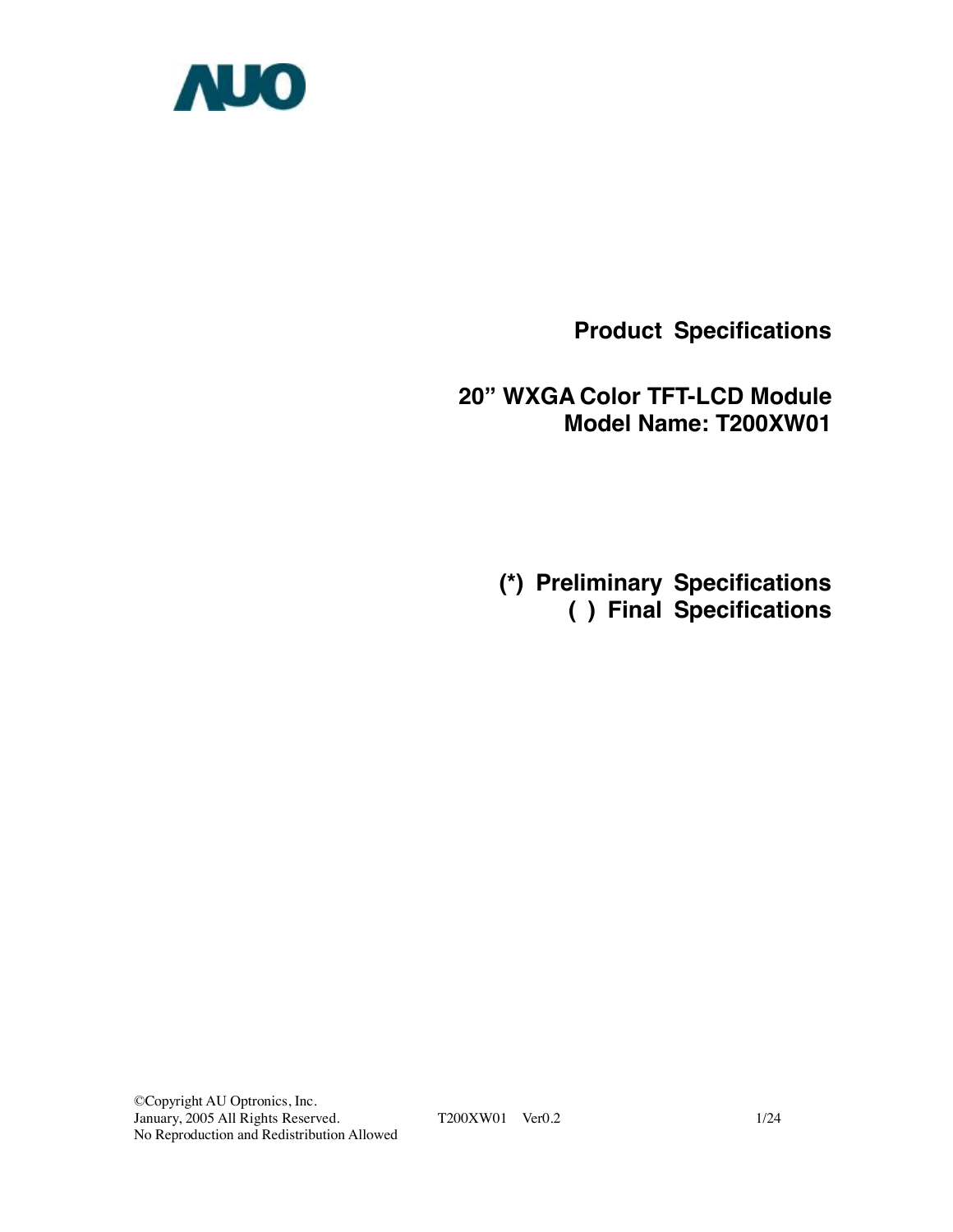

# **Contents**

| <b>No</b> | <b>ITEM</b>                  |
|-----------|------------------------------|
|           | COVER                        |
|           | <b>CONTENTS</b>              |
|           | RECORD OF REVISIONS          |
| 1         | <b>GENERAL DESCRIPTION</b>   |
| 2         | ABSOLUTE MAXIMUM RATINGS     |
| 3         | ELECTRICAL SPECIFICATIONS    |
| $3 - 1$   | ELECTRICAL CHARACTREISTICS   |
| $3-2$     | <b>INTERFACE CONNECTIONS</b> |
| $3 - 3$   | SIGNAL TIMING SPECIFICATIONS |
| $3-4$     | SIGNAL TIMING WAVEFORMS      |
| $3-5$     | COLOR INPUT DATA REFERNECE   |
| $3-6$     | POWER SEQUENCE               |
| 4         | OPTICAL SFECIFICATIONS       |
| 5         | MECHANICAL CHARACTERISTICS   |
| 6         | INTERNATIONAL STANDARDS      |
| $6-1$     | <b>SAFETY</b>                |
| $6-2$     | <b>EMC</b>                   |
| 7         | <b>PACKING</b>               |
| 8         | PRECAUTIONS                  |
|           |                              |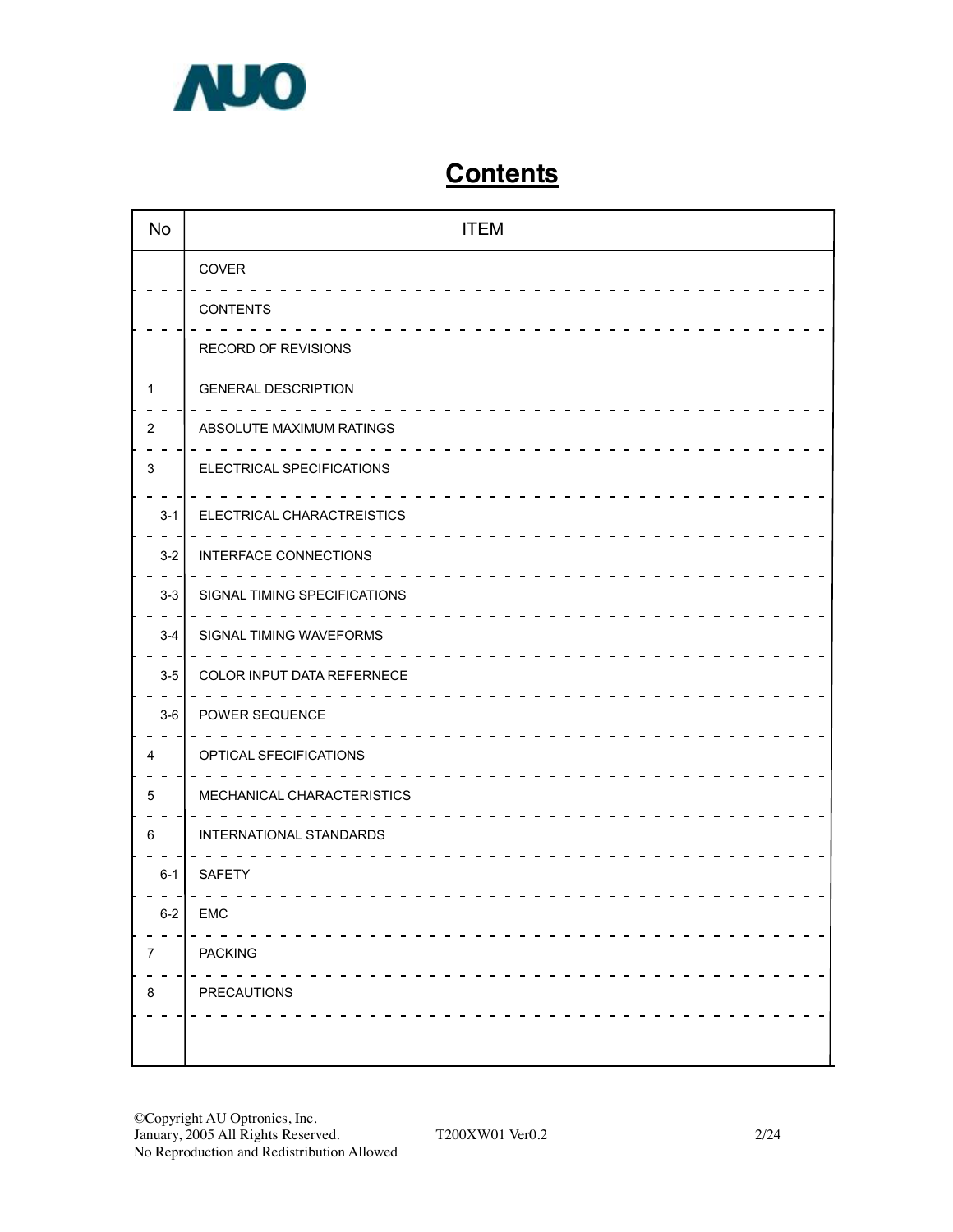

## **Record of Revision**

| Version | <b>Date</b> | ${\sf No}$ | <b>Old Description</b> | <b>New Description</b> | Remark |
|---------|-------------|------------|------------------------|------------------------|--------|
| 0.1     | 2004/08/10  |            |                        |                        |        |
| $0.2\,$ | 2005/03/02  |            | Update spec            |                        |        |
|         |             |            |                        |                        |        |
|         |             |            |                        |                        |        |
|         |             |            |                        |                        |        |
|         |             |            |                        |                        |        |
|         |             |            |                        |                        |        |
|         |             |            |                        |                        |        |
|         |             |            |                        |                        |        |
|         |             |            |                        |                        |        |
|         |             |            |                        |                        |        |
|         |             |            |                        |                        |        |
|         |             |            |                        |                        |        |
|         |             |            |                        |                        |        |
|         |             |            |                        |                        |        |
|         |             |            |                        |                        |        |
|         |             |            |                        |                        |        |
|         |             |            |                        |                        |        |
|         |             |            |                        |                        |        |
|         |             |            |                        |                        |        |
|         |             |            |                        |                        |        |
|         |             |            |                        |                        |        |
|         |             |            |                        |                        |        |
|         |             |            |                        |                        |        |
|         |             |            |                        |                        |        |
|         |             |            |                        |                        |        |
|         |             |            |                        |                        |        |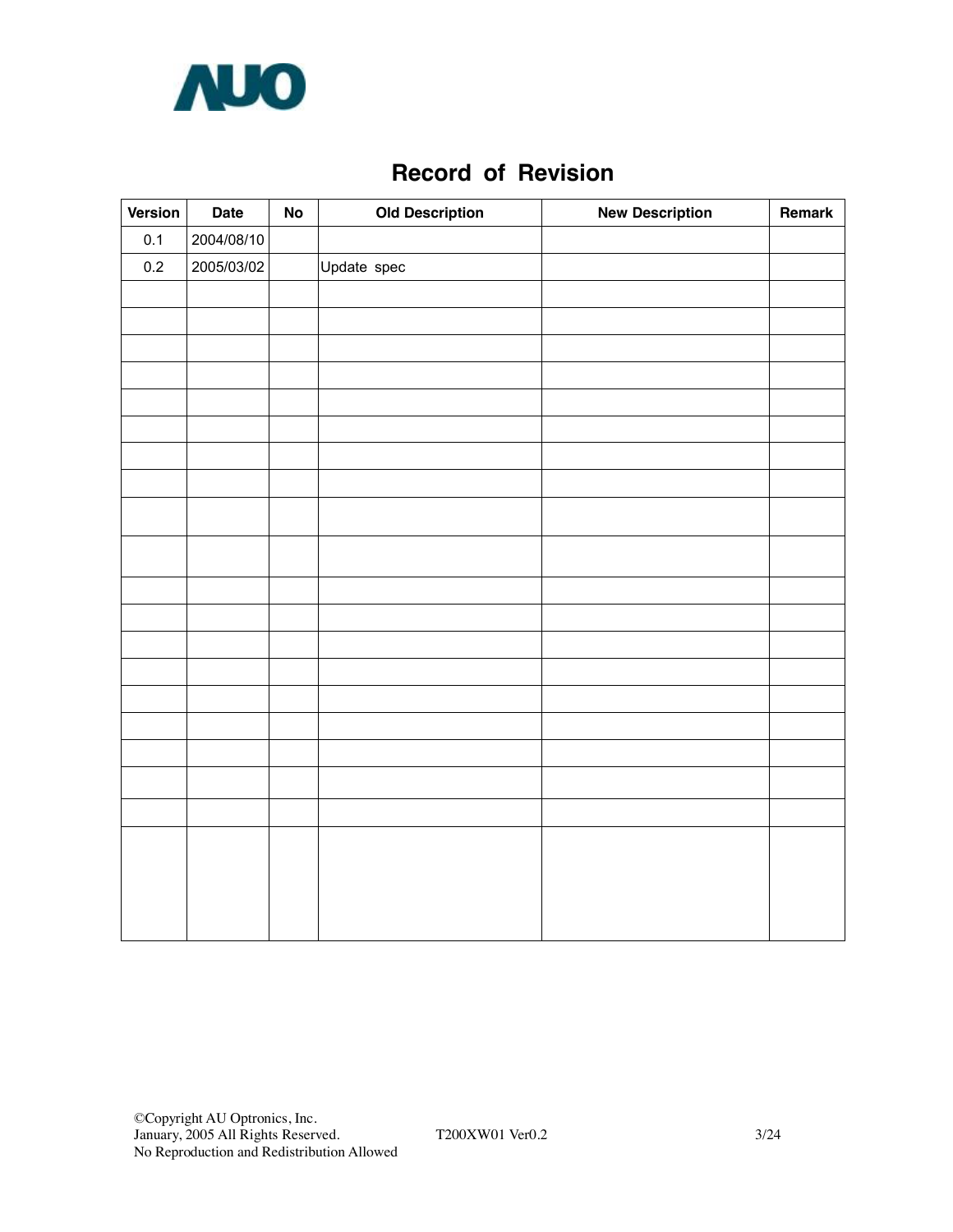

## **1. General Description**

This specification applies to the 20 inch Color TFT-LCD Module T200XW01. This LCD module has a TFT active matrix type liquid crystal panel 1366x768 pixels, and diagonal size of 20 inch. This module supports 1366x768 WXGA mode (Non-interlace).

Each pixel is divided into Red, Green and Blue sub-pixels or dots which are arranged in vertical stripes. Gray scale or the brightness of the sub-pixel color is determined with a 8-bit gray scale signal for each dot.

The T200XW01 has been designed to apply the 8-bit 1 channel LVDS interface method. It is intended to support displays where high brightness, wide viewing angle, high color saturation, and high color depth are very important.

| <b>Items</b>             | <b>Specification</b>          | <b>Unit</b>   | <b>Note</b> |
|--------------------------|-------------------------------|---------------|-------------|
| Active Screen Size       | 20.04                         | inches        |             |
| Display Area             | 443.61(H) x 249.41(V)         | mm            |             |
| <b>Outline Dimension</b> | 479.0(H) x 278.4(V) x 31.8(D) | mm            |             |
| Driver Element           | a-Si TFT active matrix        |               |             |
| <b>Display Colors</b>    | 16.7M                         | <b>Colors</b> |             |
| Number of Pixels         | 1366 x 768                    | <b>Pixel</b>  |             |
| <b>Pixel Arrangement</b> | <b>RGB</b> vertical stripe    |               |             |
| Display Mode             | <b>Normally Black</b>         |               |             |
| <b>Surface Treatment</b> | HC, 3H                        |               |             |

## **\* General Information**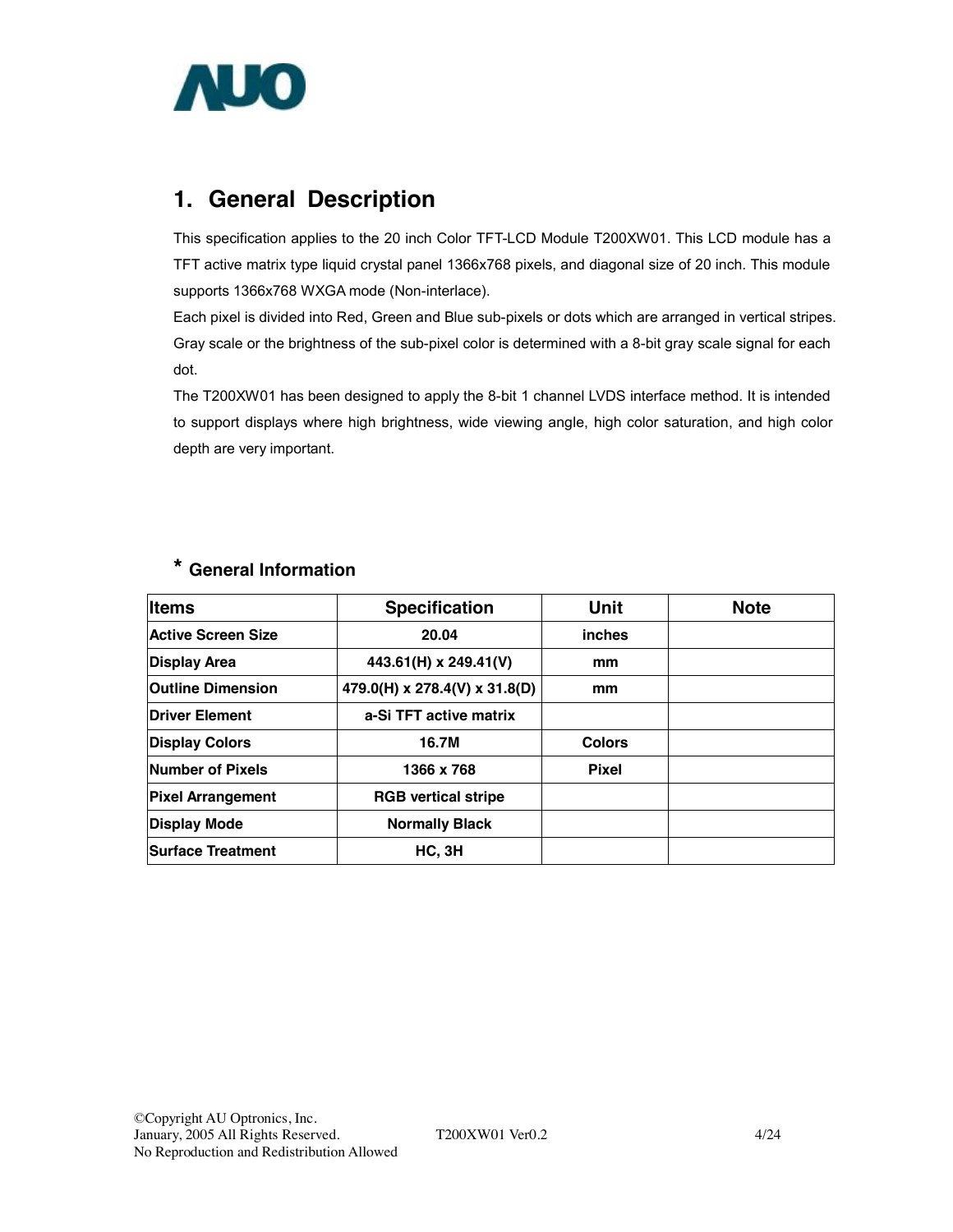

# **2. Absolute Maximum Ratings**

The following are maximum values which, if exceeded, may cause faulty operation or damage to the unit.

| <b>Item</b>                  | Symbol                   | Min    | Max   | Unit                                    | <b>Note</b> |
|------------------------------|--------------------------|--------|-------|-----------------------------------------|-------------|
| Logic/LCD Drive Voltage      | Vdd                      | $-0.3$ | 6     | [Volt]                                  |             |
| Input Voltage of Signal      | Vin                      | $-0.3$ | (3.6) | [Volt]                                  |             |
| <b>Operating Temperature</b> | Top                      | 0      | $+50$ | $\mathsf{I}^\circ\mathsf{C}$            | 2           |
| <b>Operating Humidity</b>    | Hop                      | 10     | 90    | I%RHI                                   | 2           |
| Storage Temperature          | $\mathsf{T}_{\text{ST}}$ | $-20$  | $+60$ | $\mathsf{I}^\circ\mathsf{C} \mathsf{I}$ | 2           |
| Storage Humidity             | H <sub>ST</sub>          | 10     | 90    | [%RH]                                   | 2           |

Note 1 : Duration = 50msec



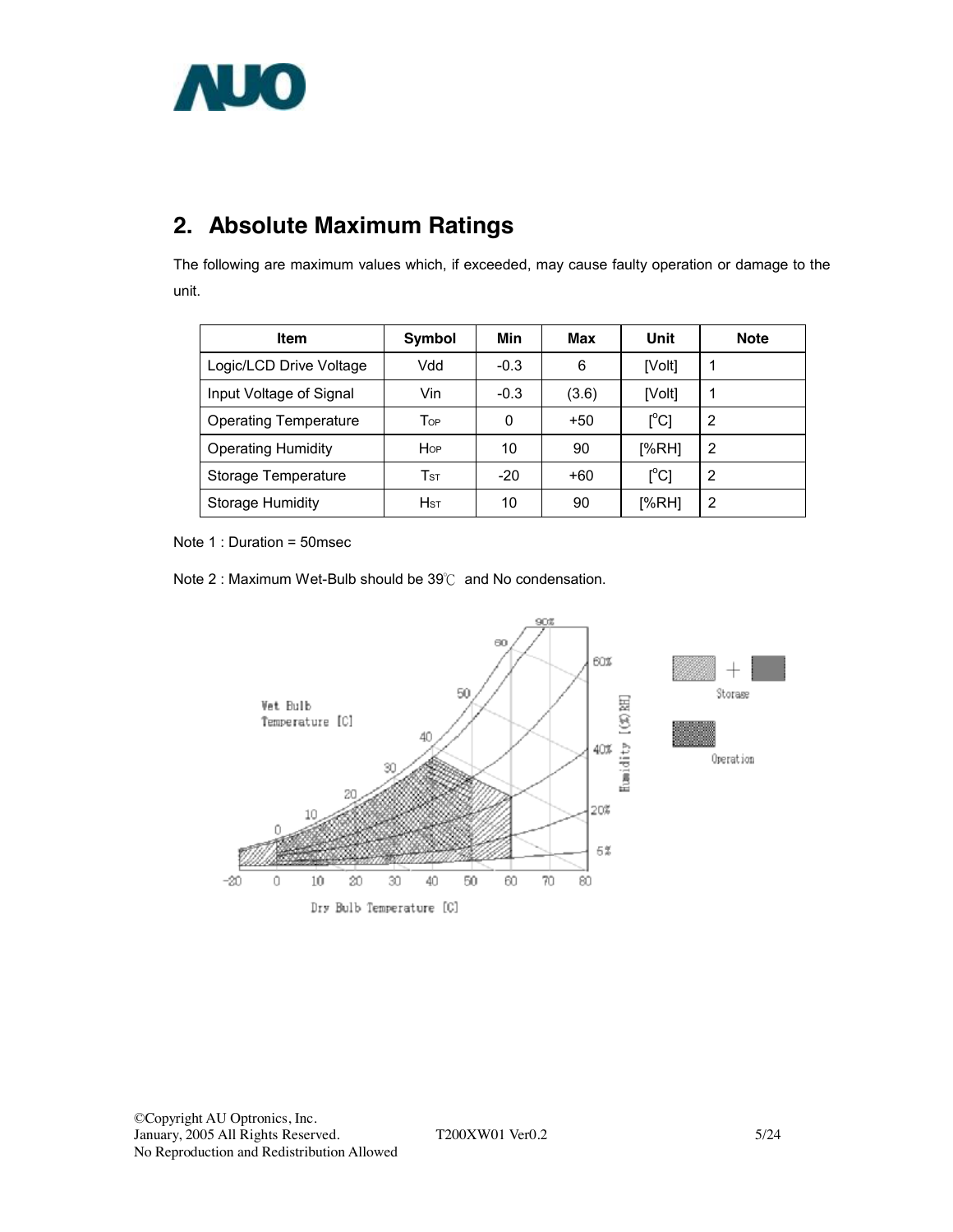

## **3. Electrical Specification**

The T200XW01 requires two power inputs. One is employed to power the LCD electronics and to drive the TFT array and liquid crystal. The second input which powers the CCFL, is typically generated by an inverter.

| <b>Parameter</b>                   | Symbol        |       | <b>Values</b> | Unit | <b>Notes</b> |               |
|------------------------------------|---------------|-------|---------------|------|--------------|---------------|
|                                    |               | Min   | <b>Typ</b>    | Max  |              |               |
| LCD:                               |               |       |               |      |              |               |
| Power Supply Input Voltage         | Vdd           | 4.5   | 5.0           | 5.5  | Vdc          |               |
| Power Supply Input Current         | Idd           |       | 0.71          | 0.95 | A            |               |
| <b>Power Consumption</b>           | Рc            |       | 3.6           | 4.8  | Watt         |               |
| Inrush Current                     | <b>I</b> RUSH |       |               | 2.4  | A            | 1             |
| <b>Backlight Power Consumption</b> |               |       | 47            |      | Watt         | $\mathcal{P}$ |
| Life Time                          |               | 50000 | 60000         |      | <b>Hours</b> | 3             |

### **3-1 Electrical Characteristics**

The performance of the Lamp in LCM, for example life time or brightness, is extremely influenced by the characteristics of the DC-AC Inverter. So all the parameters of an inverter should be carefully designed so as not to produce too much leakage current from high-voltage output of the inverter. When you design or order the inverter, please make sure unwanted lighting caused by the mismatch of the lamp and the inverter (no lighting, flicker, etc) never occurs. When you confirm it, the LCD Assembly should be operated in the same condition as installed in your instrument.

Do not attach a conducting tape to lamp connecting wire. If the lamp wire attach to conducting tape, TFT-LCD Module have a low luminance and the inverter has abnormal action because leakage current occurs between lamp wire and conducting tape.

The relative humidity must not exceed 80% non-condensing at temperatures of 40 $\degree$  or less. At temperatures greater than 40℃, the wet bulb temperature must not exceed 39℃. When operate at low temperatures, the brightness of CCFL will drop and the lifetime of CCFL will be reduced.

#### **Note :**

**1.** Vdd=5.0V, fv=75Hz, fcLK=86 Mhz,  $25^{\circ}$ C, Vdd Duration time= 470  $\mu s$ 

The Power supply input check patent definition and dissipation reference as below :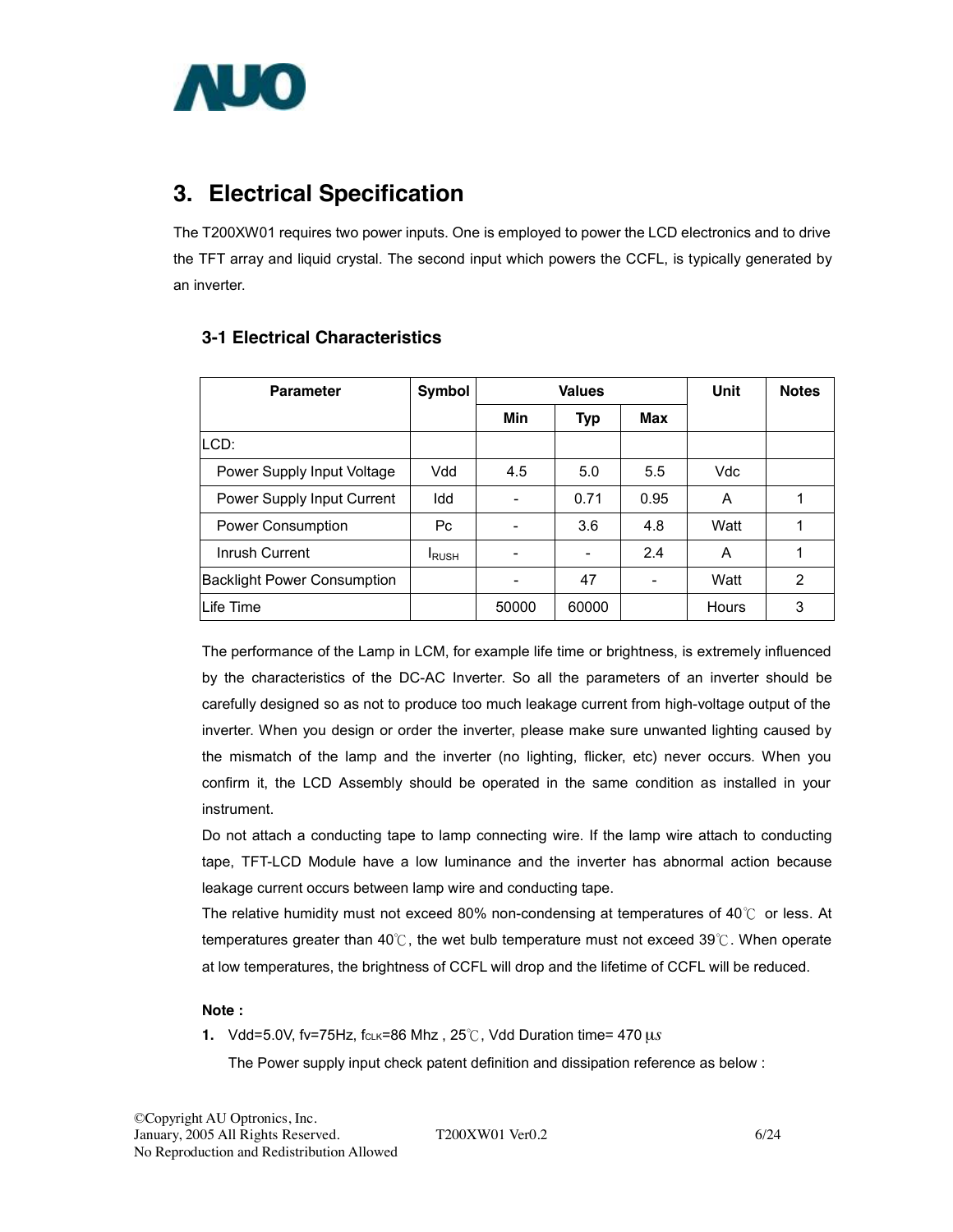

#### Horizontal 2 Dot pattern: 0.95A(Max.)



- **2.** The lamp power consumption shown above does include loss of external inverter at 25℃. The used lamp current is the lamp typical current
- **3.** The life is determined as the time at which luminance of the lamp is 50% compared to that of initial value at the typical lamp current on condition of continuous operating at 25±2℃. The lamp current should fix in 4.5mA(typ.) and then keep the 60000hr(typ.) lamp life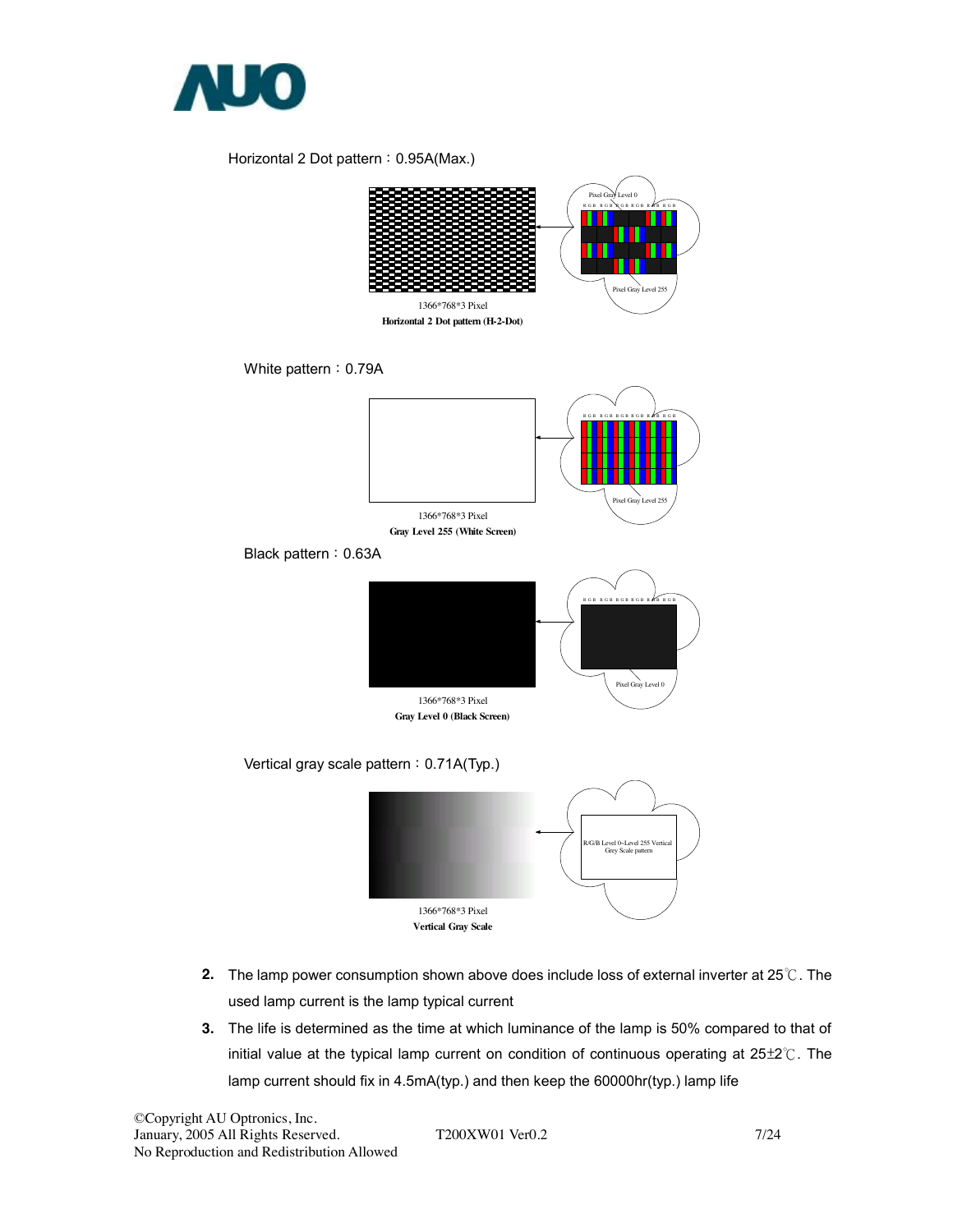

### **3-2 Interface Connections**

- LCD connector (CN1): JAE FI-X30SSL-HF or equivalent
- LVDS Transmitter: SN75LVDS83(Texas Instruments) or equivalent

#### **Note:**

**1.** All GND (ground) pins should be connected together and should also be connected to the LCD's metal frame. All Vcc (power input) pins should be connected together.

| <b>No</b>                | Description | No | Description  |  |  |
|--------------------------|-------------|----|--------------|--|--|
| $\mathbf 1$              | N.C.        | 16 | <b>GND</b>   |  |  |
| $\overline{2}$           | N.C.        | 17 | Rx3-         |  |  |
| 3                        | N.C.        | 18 | $Rx3+$       |  |  |
| $\overline{\mathcal{A}}$ | <b>GND</b>  | 19 | <b>GND</b>   |  |  |
| 5                        | Rx0-        | 20 | N.C.         |  |  |
| $6\phantom{.}6$          | $Rx0+$      | 21 | LVDS Option* |  |  |
| $\overline{7}$           | <b>GND</b>  | 22 | N.C.         |  |  |
| $\overline{8}$           | <b>Rx1-</b> | 23 | <b>GND</b>   |  |  |
| 9                        | $Rx1+$      | 24 | <b>GND</b>   |  |  |
| 10                       | <b>GND</b>  | 25 | <b>GND</b>   |  |  |
| 11                       | $Rx2-$      | 26 | Vdd (+5V)    |  |  |
| 12                       | $Rx2+$      | 27 | Vdd (+5V)    |  |  |
| 13                       | <b>GND</b>  | 28 | Vdd (+5V)    |  |  |
| 14                       | RxCLK-      | 29 | Vdd (+5V)    |  |  |
| 15                       | RxCLK+      | 30 | Vdd (+5V)    |  |  |

LVDS Option : H (3.3V) or NC NS (Default)

L (GND) JETDA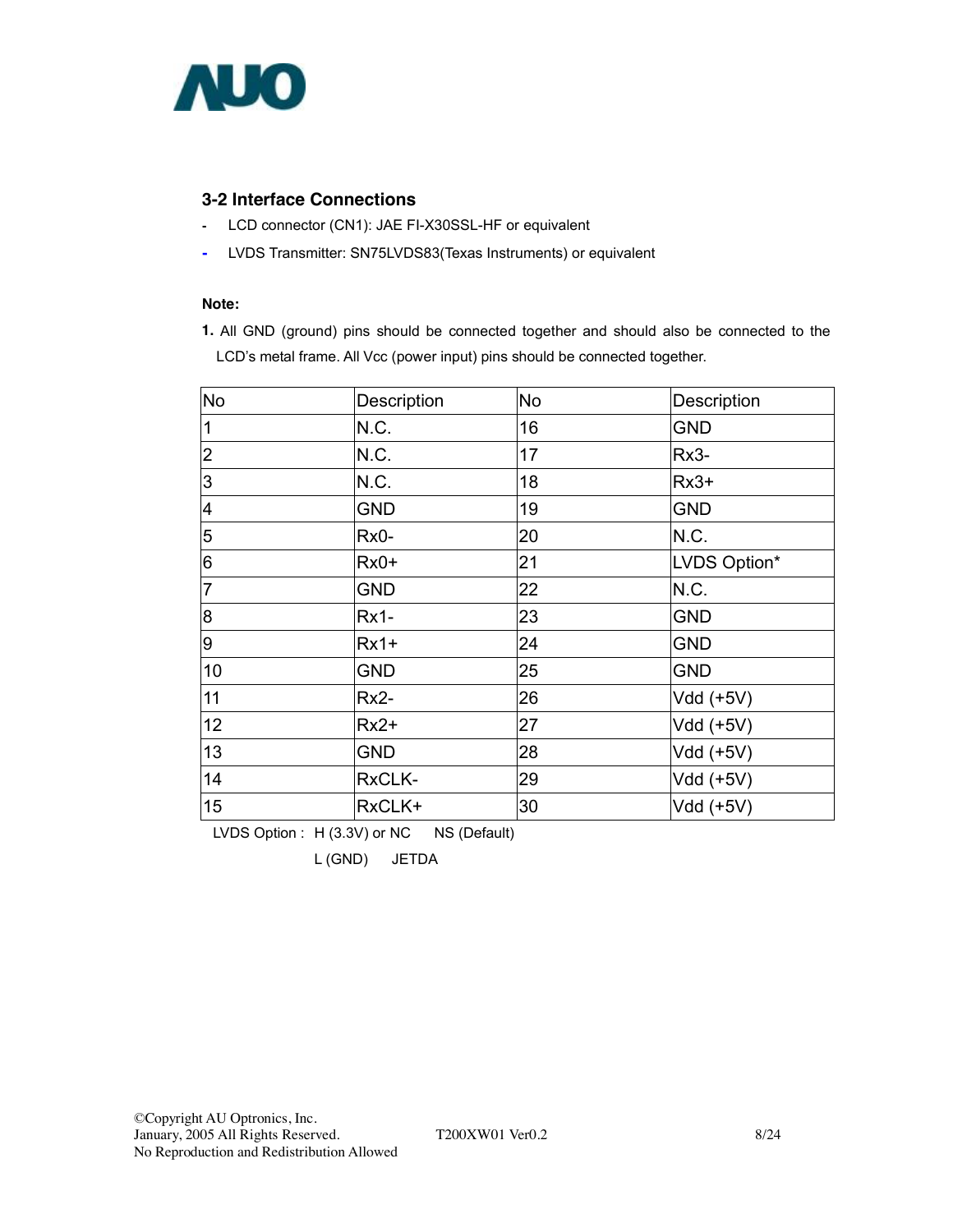

### **Backlight Connector Pin Configuration**

#### **Electrical specification (Lamp spec)**

| Parameter                       | Min  | Typ | Max | Units      | Condition                    |
|---------------------------------|------|-----|-----|------------|------------------------------|
| CCFL current(ICFL)              | 4.0  | 4.5 | 6.0 | [mA] rms   | Ta=25 $\degree$ C)           |
| CCFL Frequency(FCFL)            | 40   | 62  | 80  | [KHz]      | (Ta=25℃)                     |
| CCFL Ignition Voltage(Vs)       | 1570 |     |     | [Volt] rms | $(Ta = 0^{\circ}$            |
| CCFL Voltage (Reference) (VCFL) |      | 790 | 860 | [Volt] rms | Ta=25 $^{\circ}\mathrm{C}$ ) |
| CCFL Power consumption (PCFL)   |      | 47  |     | [Watt]     | (Ta=25℃)                     |

**Lamp connect configuration (recommend)**



### **Module Block Diagram**



©Copyright AU Optronics, Inc. January, 2005 All Rights Reserved. T200XW01 Ver0.2 9/24 No Reproduction and Redistribution Allowed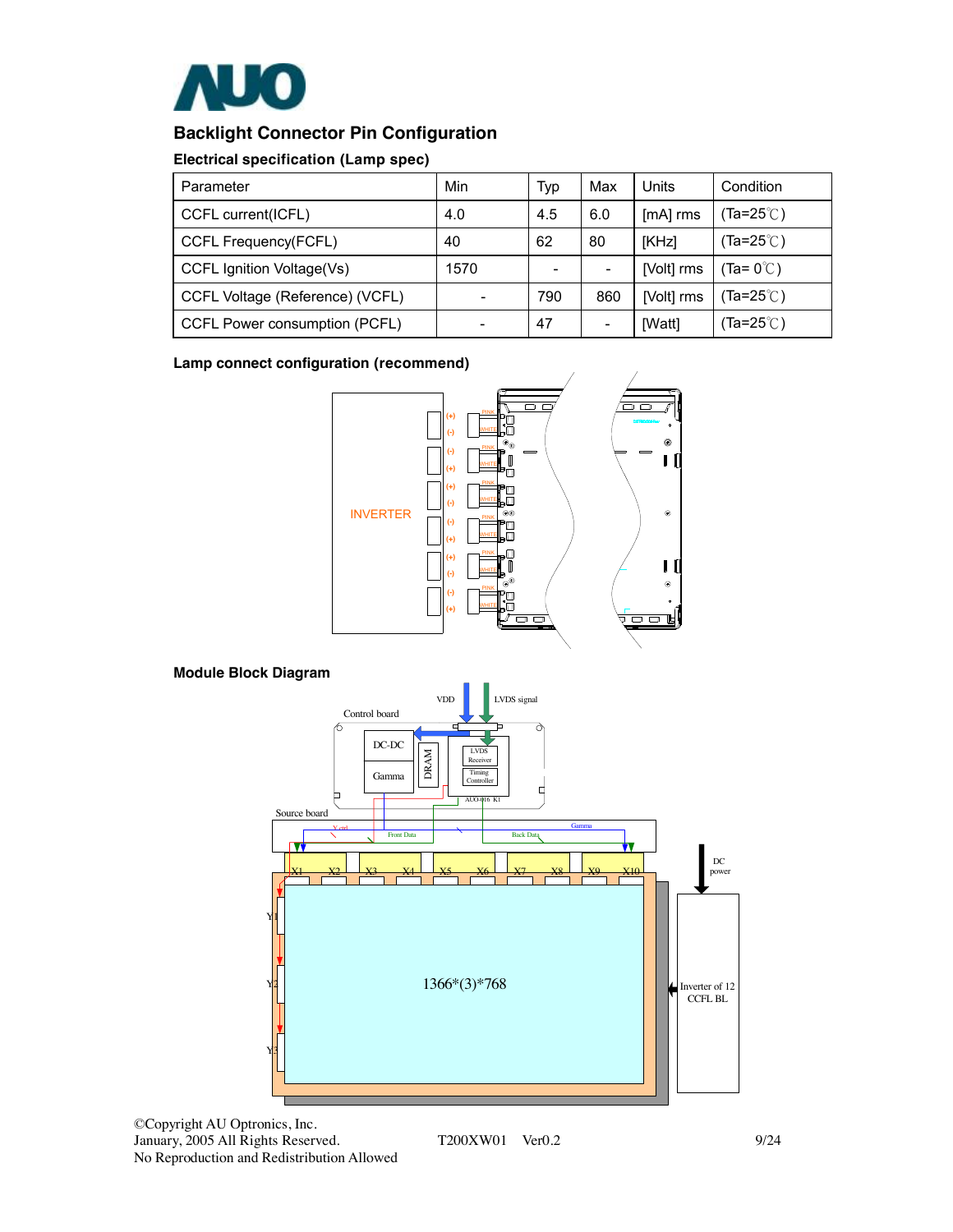

### **3-3 Signal Timing Specifications**

This is the signal timing required at the input of the User connector. All of the interface signal timing should be satisfied with the following specifications for it's proper operation.

| Item                  |               | <b>Symbol</b> | Min. | Typ. | Max. | <b>Unit</b> |
|-----------------------|---------------|---------------|------|------|------|-------------|
| <b>DCLK</b>           | Period        | Tc            | 11.6 | 12.3 | 15.3 | ns          |
|                       | Freq.         | fc            | 54   | 81   | 86   | <b>MHz</b>  |
| <b>Hsync</b>          | Freq.         | 1/Th          |      |      |      | <b>KHz</b>  |
| <b>Vsync</b><br>Freq. |               | 1/YV          | 50   | 60   | 75   | Hz          |
| <b>Nertical</b>       | Period        | Tv            | 776  | 840  | 1024 | Th          |
|                       | <b>Active</b> | Tvd           |      | 768  | ---  | Th          |
|                       | Period        | Th            | 1406 | 1606 | 2048 | <b>DCLK</b> |
| <b>Horizontal</b>     | <b>Active</b> | Thd           |      | 1366 |      | <b>DCLK</b> |

#### \* Timing Table

\*1) DCLK signal input must be valid while power supply is applied.

\*2) Display position is specific by the rise of ENAB signal only.

Horizontal display position is specified by the falling edge of 1<sup>st</sup> DCLK right after the rise of ENAB, is displayed on the left edge of the screen.

Vertical display position is specified by the rise of ENAB after a "Low" level period equivalent to eight times of horizontal period. The 1<sup>st</sup> data corresponding to one horizontal line after the rise the of ENAB is displayed at the top line of screen.

3.) If a period of ENAB "High" is less than 1366 DCLK or less than 768 lines, the rest of the screen displays black.

4.) The display position does not fit to the screen if a period of ENAB "High" and the effective data period do not synchronize with each other.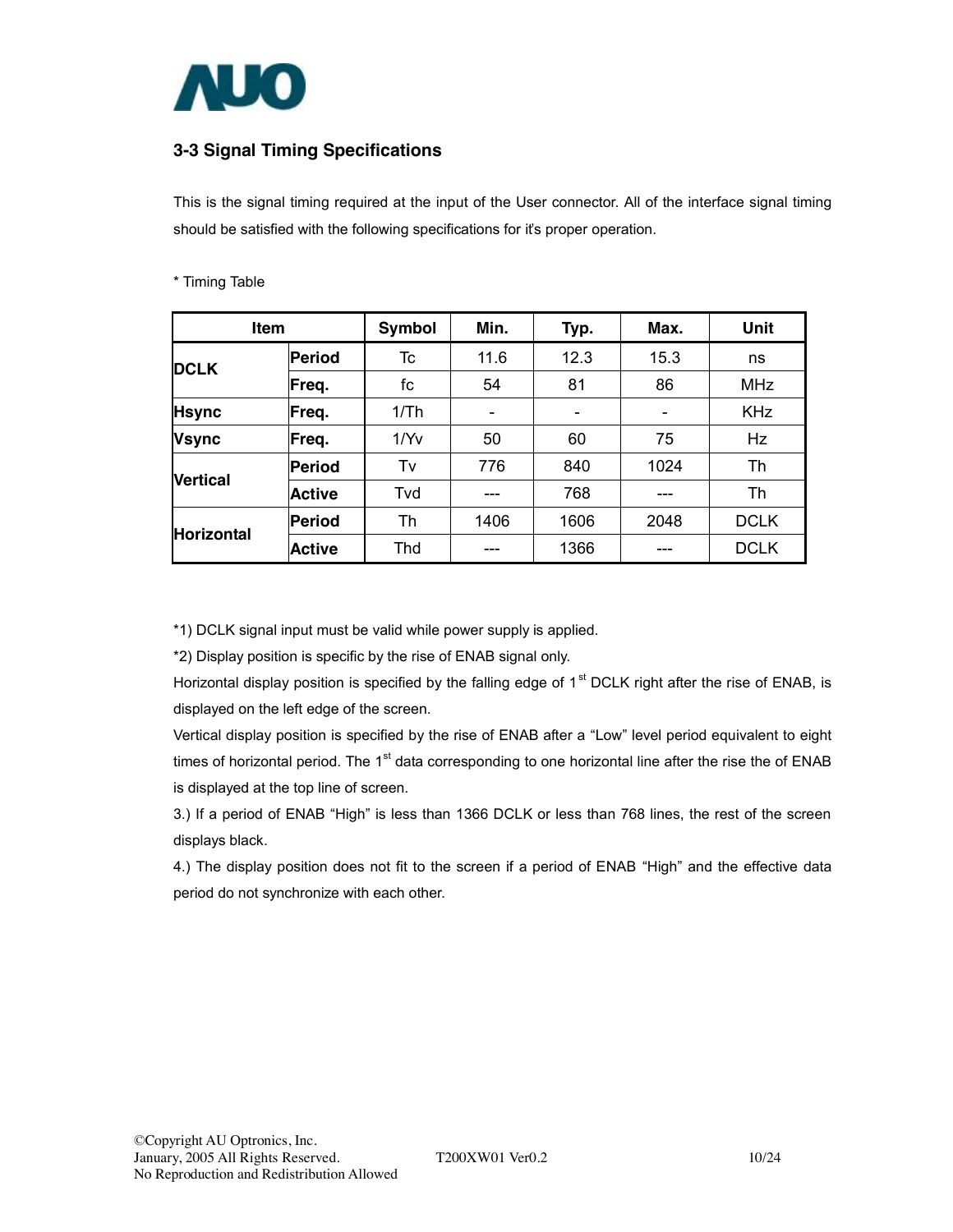

### **3-4 Signal Timing Waveforms**



©Copyright AU Optronics, Inc. January, 2005 All Rights Reserved. T200XW01 Ver0.2 11/24 No Reproduction and Redistribution Allowed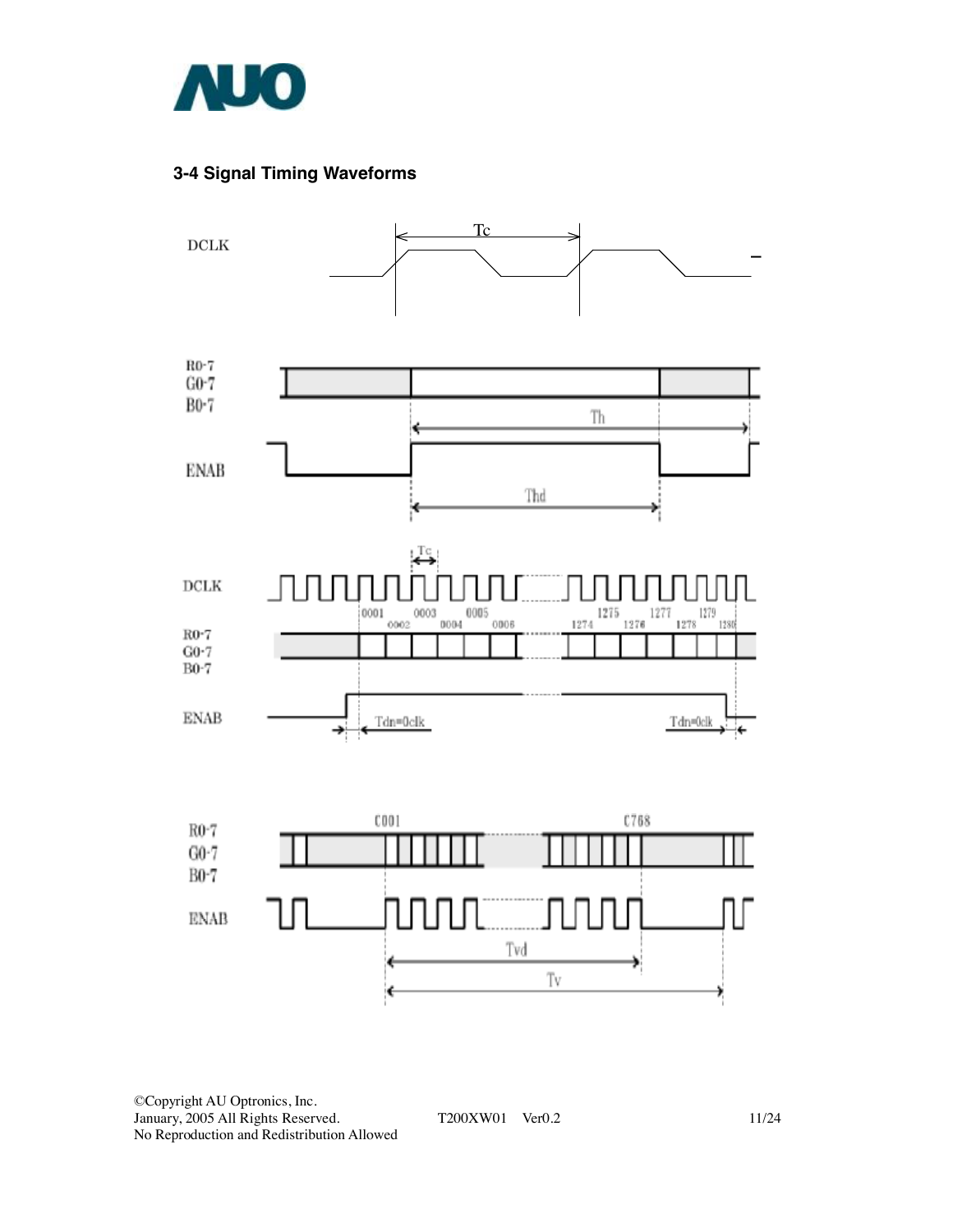

### **3-5 Color Input Data Reference**

The brightness of each primary color (red, green and blue) is based on the 8 bit gray scale data input for the color; the higher the binary input, the brighter the color. The table below provides a reference for color versus data input.

|              |                   |              |             |             |              |              |              |                   |                |              |                |             |             | Input Color Data |             |              |             |                   |                  |              |             |                |              |                  |                |
|--------------|-------------------|--------------|-------------|-------------|--------------|--------------|--------------|-------------------|----------------|--------------|----------------|-------------|-------------|------------------|-------------|--------------|-------------|-------------------|------------------|--------------|-------------|----------------|--------------|------------------|----------------|
| Color        |                   |              |             |             |              | <b>RED</b>   |              |                   |                |              |                |             |             | <b>GREEN</b>     |             |              |             |                   |                  |              | <b>BLUE</b> |                |              |                  |                |
|              |                   | <b>MSB</b>   |             |             |              |              |              |                   |                | <b>MSB</b>   |                |             |             |                  |             |              |             | <b>MSB</b>        |                  |              |             |                |              |                  |                |
|              |                   | <b>LSB</b>   |             |             |              |              |              |                   |                | <b>LSB</b>   |                |             |             |                  |             |              |             | <b>LSB</b>        |                  |              |             |                |              |                  |                |
|              |                   | R7           | R6 R5       |             |              | R4 R3 R2 R1  |              |                   | R <sub>0</sub> | G7           | G6 G5          |             |             | $G4$ $G3$        | G2 G1       |              | G0          | B7                | <b>B6 B5</b>     |              | <b>B4</b>   | B <sub>3</sub> | B2 B1        |                  | B <sub>0</sub> |
|              | <b>Black</b>      | 0            | $\mathbf 0$ | $\mathbf 0$ | $\mathbf 0$  | $\pmb{0}$    | $\mathbf 0$  | $\mathbf 0$       | 0              | 0            | $\mathbf 0$    | $\mathbf 0$ | $\mathbf 0$ | $\mathbf 0$      | $\mathbf 0$ | $\mathbf 0$  | 0           | $\mathbf 0$       | $\mathbf 0$      | $\mathbf 0$  | $\pmb{0}$   | $\mathbf 0$    | $\mathbf 0$  | $\mathbf 0$      | $\mathbf 0$    |
|              | Red(255)          | 1            | 1           | 1           | 1            | 1            | 1            | 1                 | 1              | 0            | 0              | 0           | 0           | 0                | $\mathbf 0$ | 0            | 0           | 0                 | 0                | 0            | 0           | 0              | 0            | 0                | $\mathbf 0$    |
|              | Green(255)        | 0            | 0           | $\mathbf 0$ | 0            | $\pmb{0}$    | $\mathbf 0$  | 0                 | 0              | 1            | $\mathbf 1$    | 1           | 1           | 1                | $\mathbf 1$ | $\mathbf{1}$ | 1           | $\mathsf 0$       | 0                | $\mathbf 0$  | $\mathbf 0$ | 0              | 0            | 0                | $\pmb{0}$      |
| Basic        | <b>Blue(255)</b>  | 0            | 0           | $\mathbf 0$ | 0            | $\mathbf 0$  | 0            | 0                 | 0              | 0            | 0              | 0           | 0           | 0                | 0           | 0            | 0           | 1                 | 1                | 1            | 1           | 1              | 1            | 1                | $\mathbf{1}$   |
| Color        | Cyan              | 0            | $\mathbf 0$ | $\mathbf 0$ | $\mathbf 0$  | $\pmb{0}$    | $\mathbf 0$  | 0                 | 0              | 1            | $\mathbf 1$    | 1           | 1           | 1                | 1           | $\mathbf{1}$ | 1           | 1                 | 1                | 1            | 1           | 1              | 1            | 1                | $\mathbf{1}$   |
|              | Magenta           | 1            | $\mathbf 1$ | 1           | $\mathbf{1}$ | 1            | $\mathbf{1}$ | 1                 | 1              | 0            | 0              | $\mathbf 0$ | $\mathbf 0$ | 0                | $\mathbf 0$ | 0            | 0           | $\mathbf{1}$      | 1                | $\mathbf{1}$ | 1           | 1              | $\mathbf{1}$ | 1                | $\mathbf{1}$   |
|              | Yellow            | 1            | 1           | 1           | 1            | $1$ :        | $\mathbf{1}$ | $\mathbf{1}$<br>÷ | 1              | 1.           | 1<br>÷         | 1           | 1           | 1                | 1           | $\mathbf{1}$ | 1           | 0                 | $\mathbf 0$<br>ŧ | $\mathbf 0$  | 0           | 0              | 0            | $\mathbf 0$<br>÷ | 0              |
|              | White             | 1            | $\mathbf 1$ | 1           | 1            | 1            | 1            | 1                 | 1              | 1            | 1              | 1           | 1           | 1                | 1           | 1            | 1           | 1                 | $\mathbf{1}$     | 1            | 1           | 1              | 1            | 1                | 1              |
|              | RED(000)          | 0            | $\mathbf 0$ | 0           | $\mathbf 0$  | 0            | $\mathbf 0$  | 0                 | 0              | 0            | 0              | 0           | 0           | 0                | 0           | 0            | $\Omega$    | 0                 | 0                | 0            | $\mathbf 0$ | 0              | $\mathbf 0$  | $\Omega$         | $\mathbf 0$    |
|              | RED(001)          | 0            | 0           | 0           | $\mathbf 0$  | 0<br>÷       | $\mathbf 0$  | $\pmb{0}$         | 1              | 0            | 0              | 0           | 0           | $\pmb{0}$        | 0           | 0            | 0           | 0                 | 0<br>ŧ           | $\mathbf 0$  | 0           | $\mathbf 0$    | 0            | 0<br>ŧ           | $\mathbf 0$    |
| <b>RED</b>   |                   |              |             |             |              |              |              |                   |                |              |                |             |             |                  |             |              |             |                   |                  |              |             |                |              |                  |                |
|              | RED(254)          | $\mathbf{1}$ | 1           | 1           | $\mathbf 1$  | $\mathbf{1}$ | $\mathbf{1}$ | $\mathbf 1$       | 0              | 0            | 0              | $\mathbf 0$ | 0           | 0                | $\mathbf 0$ | $\mathbf 0$  | 0           | 0                 | 0                | 0            | 0           | $\pmb{0}$      | $\pmb{0}$    | $\mathbf 0$      | $\pmb{0}$      |
|              | RED(255)          | 1            | $\mathbf 1$ | 1           | $\mathbf 1$  | $\mathbf{1}$ | 1            | 1                 | 1              | 0            | 0              | 0           | $\pmb{0}$   | 0                | $\pmb{0}$   | $\mathsf 0$  | 0           | $\mathsf 0$       | 0                | $\mathsf 0$  | $\pmb{0}$   | 0              | $\pmb{0}$    | 0                | $\pmb{0}$      |
|              | GREEN(000)        | $\mathbf 0$  | 0           | $\mathbf 0$ | $\mathbf 0$  | 0            | 0            | 0                 | 0              | 0            | 0              | 0           | $\mathbf 0$ | 0                | $\mathbf 0$ | 0            | 0           | 0                 | $\mathbf 0$      | 0            | $\mathbf 0$ | 0              | 0            | 0                | $\mathbf 0$    |
|              | GREEN(001)        | 0            | 0           | $\Omega$    | $\Omega$     | $\mathbf 0$  | 0            | 0                 | $\Omega$       | 0            | 0              | 0           | $\Omega$    | 0                | $\mathbf 0$ | $\Omega$     | 1           | $\mathbf 0$       | $\Omega$         | 0            | $\Omega$    | 0              | $\mathbf 0$  | $\mathbf 0$      | $\mathsf 0$    |
| <b>GREEN</b> |                   |              |             |             |              |              |              |                   |                |              |                |             |             |                  |             |              |             |                   |                  |              |             |                |              |                  |                |
|              | <b>GREEN(254)</b> | 0            | 0           | $\mathsf 0$ | 0            | $\mathbf 0$  | 0            | 0                 | 0              | $\mathbf{1}$ | 1              | 1           | 1           | 1                | 1           | 1            | 0           | $\mathbf 0$       | 0                | 0            | $\mathbf 0$ | 0              | 0            | 0                | 0              |
|              | <b>GREEN(255)</b> | $\pmb{0}$    | $\pmb{0}$   | $\mathsf 0$ | $\mathbf 0$  | $\pmb{0}$    | $\pmb{0}$    | 0                 | 0              | 1            | 1              | 1           | 1           | 1                | $\mathbf 1$ | 1            | 1           | 0                 | 0                | 0            | $\pmb{0}$   | $\pmb{0}$      | $\pmb{0}$    | $\mathsf 0$      | $\mathsf 0$    |
|              | <b>BLUE(000)</b>  | 0            | $\mathbf 0$ | 0           | $\mathbf 0$  | 0            | $\mathbf 0$  | $\mathbf 0$       | 0              | $\mathbf 0$  | 0              | $\mathbf 0$ | 0           | 0                | 0           | 0            | 0           | $\mathbf 0$       | $\mathbf 0$      | $\mathsf 0$  | $\mathbf 0$ | 0              | $\mathbf 0$  | 0                | $\mathbf 0$    |
|              | <b>BLUE(001)</b>  | 0            | 0           | 0           | $\mathbf 0$  | 0            | $\mathbf 0$  | 0                 | 0              | 0            | 0              | 0           | 0           | 0                | $\mathbf 0$ | 0            | 0           | 0                 | 0                | 0            | 0           | 0              | 0            | 0                | 1              |
| <b>BLUE</b>  | --------          |              |             |             |              |              |              |                   |                |              |                |             |             |                  |             |              |             |                   |                  |              |             |                |              |                  |                |
|              | <b>BLUE(254)</b>  | 0            | $\mathbf 0$ | $\mathbf 0$ | $\mathbf 0$  | 0<br>÷       | $\mathbf 0$  | $\pmb{0}$         | 0              | $\pmb{0}$    | $\pmb{0}$<br>ł | $\mathbf 0$ | $\pmb{0}$   | $\pmb{0}$        | $\mathbf 0$ | $\mathsf 0$  | $\mathbf 0$ | $\mathbf{1}$<br>÷ | 1<br>ŧ           | 1            | 1           | 1              | 1            | 1<br>ł           | $\pmb{0}$      |
|              | <b>BLUE(255)</b>  | 0            | 0           | 0           | $\mathbf 0$  | 0            | 0            | 0                 | 0              | 0            | 0              | 0           | 0           | 0                | 0           | 0            | 0           | 1                 | 1                | 1            | 1           | 1              | 1            | 1                | 1              |

### COLOR DATA REFERENCE

©Copyright AU Optronics, Inc.

January, 2005 All Rights Reserved. T200XW01 Ver0.2 12/24

No Reproduction and Redistribution Allowed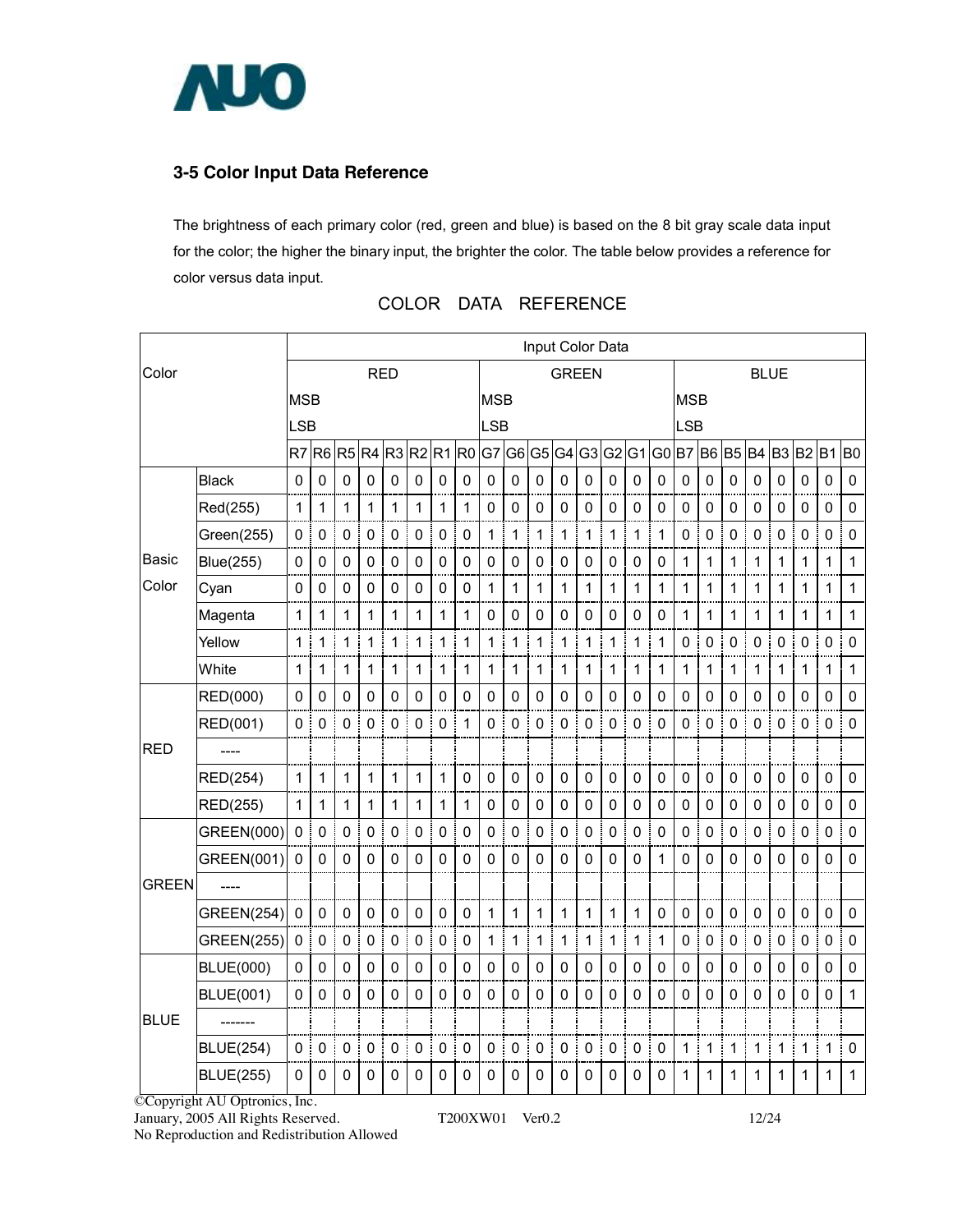

#### **3-6 Power Sequence**



| Parameter      | Min. | Typ.                     | Max.                     | Units     |
|----------------|------|--------------------------|--------------------------|-----------|
| t1             | 470  | -                        | 1000                     | <b>us</b> |
| t2             | 25   | -                        | 150                      | ms        |
| t3             | 650  | $\overline{\phantom{a}}$ | -                        | ms        |
| t4             | 200  | -                        | -                        | ms        |
| t5             | 50   | -                        | ٠                        | ms        |
| t <sub>6</sub> | 0.47 | $\overline{\phantom{a}}$ | 30                       | ms        |
| t7             |      | -                        | $\overline{\phantom{a}}$ | s         |

Apply the lamp voltage within the LCD operating range. When the backlight turns on before the LCD operation or the LCD turns off before the backlight turns off, the display may momentarily become abnormal.

**Caution :** The above on/off sequence should be applied to avoid abnormal function in the display. In case of handling, make sure to turn off the power when you plug the cable into the input connector or pull the cable out of the connector.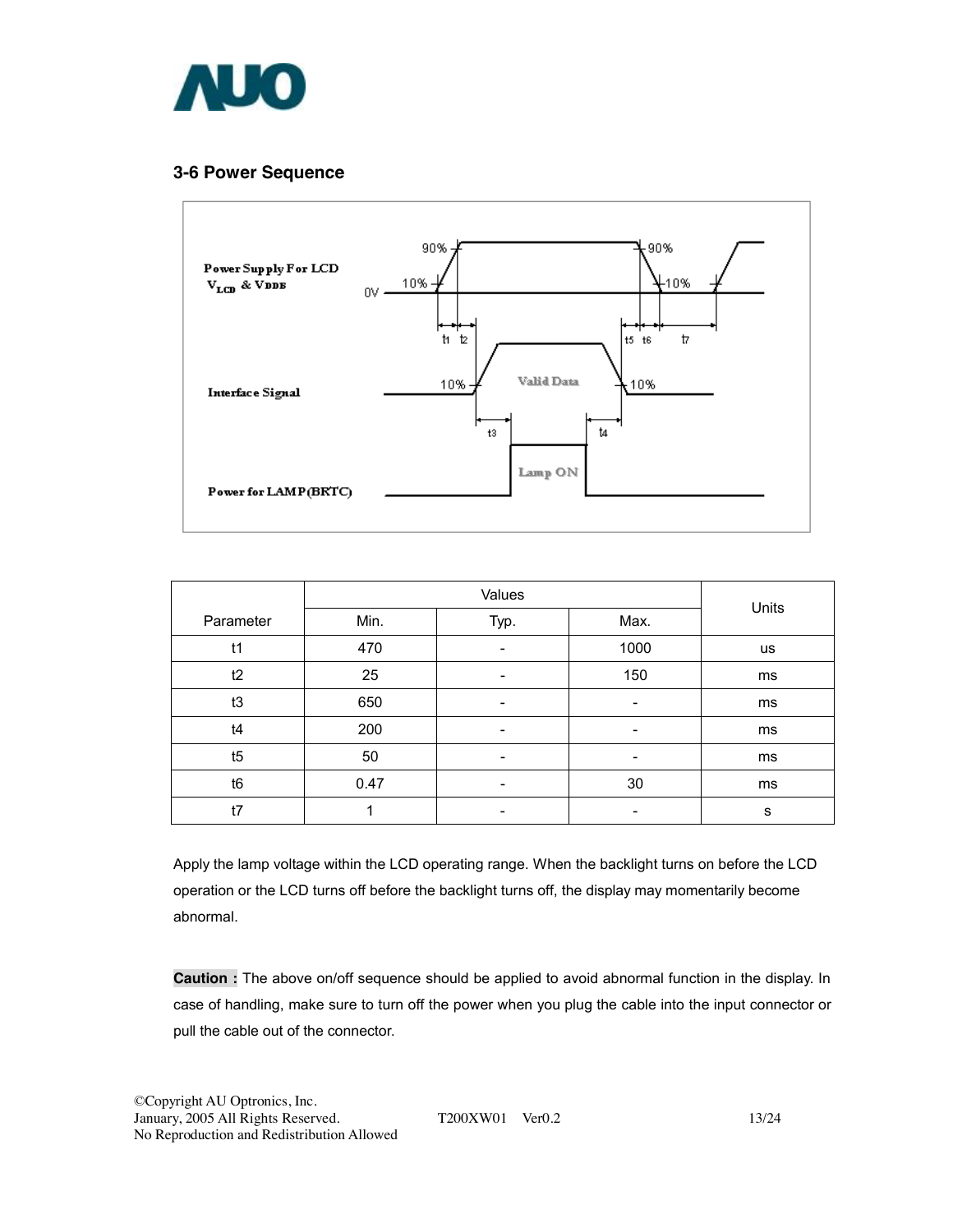

# **4. Optical Specification**

Optical characteristics are determined after the unit has been 'ON' and stable for approximately 30 minutes in a dark environment at 25℃. The values specified are at an approximate distance 50cm from the LCD surface at a viewing angle of  $\Phi$  and  $\theta$  equal to 0°.



**Fig.4-1 Optical measurement equipment and method** 

| <b>Parameter</b>                       | <b>Symbol</b>        |           | <b>Values</b> |           | <b>Units</b>    | <b>Notes</b>       |  |
|----------------------------------------|----------------------|-----------|---------------|-----------|-----------------|--------------------|--|
|                                        |                      | Min.      | Typ.          | Max.      |                 |                    |  |
| <b>Contrast Ratio</b>                  | CR                   | 650       | 800           |           |                 | 1                  |  |
| Surface Luminance, white               | <b>LWH</b>           | 350       | 450           |           | $\text{cd/m}^2$ | $\overline{2}$     |  |
| Luminance Variation                    | 5p<br>$\delta$ white |           |               | 1.25      |                 | 3                  |  |
| Response Time                          | T $\gamma$           |           | 16            |           | ms              | 4,5 (Gray to Gray) |  |
| <b>Rise Time</b>                       | Tr                   |           | (15)          | (18)      | ms              |                    |  |
| Decay Time                             | Τf                   |           | (10)          | (13)      | ms              |                    |  |
| <b>Color Coordinates</b>               |                      |           |               |           |                 |                    |  |
| <b>RED</b>                             | $R_X$                |           | 0.643         |           |                 |                    |  |
|                                        | $R_Y$                |           | 0.329         |           |                 |                    |  |
| <b>GREEN</b>                           | $G_X$                |           | 0.292         |           |                 |                    |  |
|                                        | $G_Y$                | Typ.-0.03 | 0.587         | Typ.+0.03 |                 |                    |  |
| <b>BLUE</b>                            | $B_X$                |           | 0.138         |           |                 |                    |  |
|                                        | $B_Y$                |           | 0.074         |           |                 |                    |  |
| <b>WHITE</b>                           | $W_X$                |           | 0.284         |           |                 |                    |  |
|                                        | $W_Y$                |           | 0.295         |           |                 |                    |  |
| <b>Viewing Angle</b>                   |                      |           |               |           |                 | Contrast Ratio>10  |  |
| x axis, right( $\varphi = 0^{\circ}$ ) | $\theta_{\rm r}$     | 80        | 85            |           | Degree          | 6                  |  |
| x axis, left( $\varphi$ =180°)         | $\theta_1$           | 80        | 85            |           |                 |                    |  |
| y axis, up( $\varphi$ =90°)            | $\theta$ u           | 80        | 85            |           |                 |                    |  |
| y axis, down ( $\varphi = 0^{\circ}$ ) | $\theta$ d           | 80        | 85            |           |                 |                    |  |

©Copyright AU Optronics, Inc. January, 2005 All Rights Reserved. T200XW01 Ver0.2 14/24 No Reproduction and Redistribution Allowed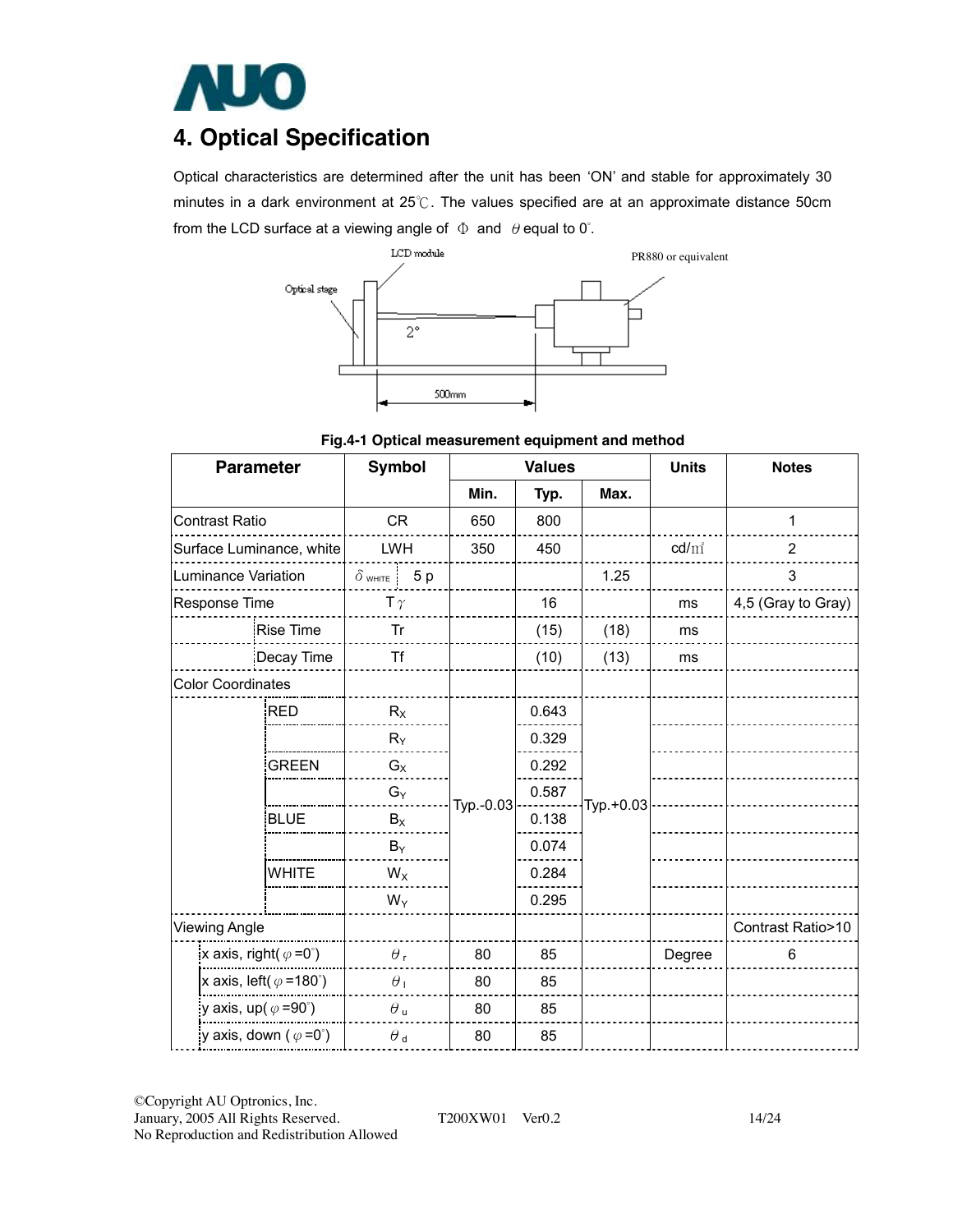

Note:

1. Contrast Ratio (CR) is defined mathematically as:

Contrast ratio (CR)=  $\frac{\text{Brighness on the "white" state}}{\text{Brightness on the "black" state}}$ 

2. Surface luminance is luminance value at point 1 across the LCD surface 50cm from the surface with all pixels displaying white. From more information see FIG 4-2. When  $I_{BL} = 4.5$ mA, L<sub>WH</sub>=450cd/m<sup>2</sup> (typ.)  $L_{WH}$ =Lon1, Where Lon1 is the luminance with all pixels displaying white at center 1 location.



**Fig.4-2 Optical measurement point** 

- 3. The variation in surface luminance,  $\delta$  WHITE is defined (center of Screen) as:  $\delta$  white (5P)=Maximum(L<sub>on1</sub>, L<sub>on2</sub>,...,L<sub>on5</sub>)/Minimum(L<sub>on1</sub>, L<sub>on2</sub>,...L<sub>on5</sub>)
- 4. Response time is the time required for the display to transition from white(L255) to black(L0) (Decay Time,  $Tr_D=Tr$ ) and from black(L0) to white(L255) (Rise Time,  $Tr_R=Tr$ ). For additional information see FIG4-3.



No Reproduction and Redistribution Allowed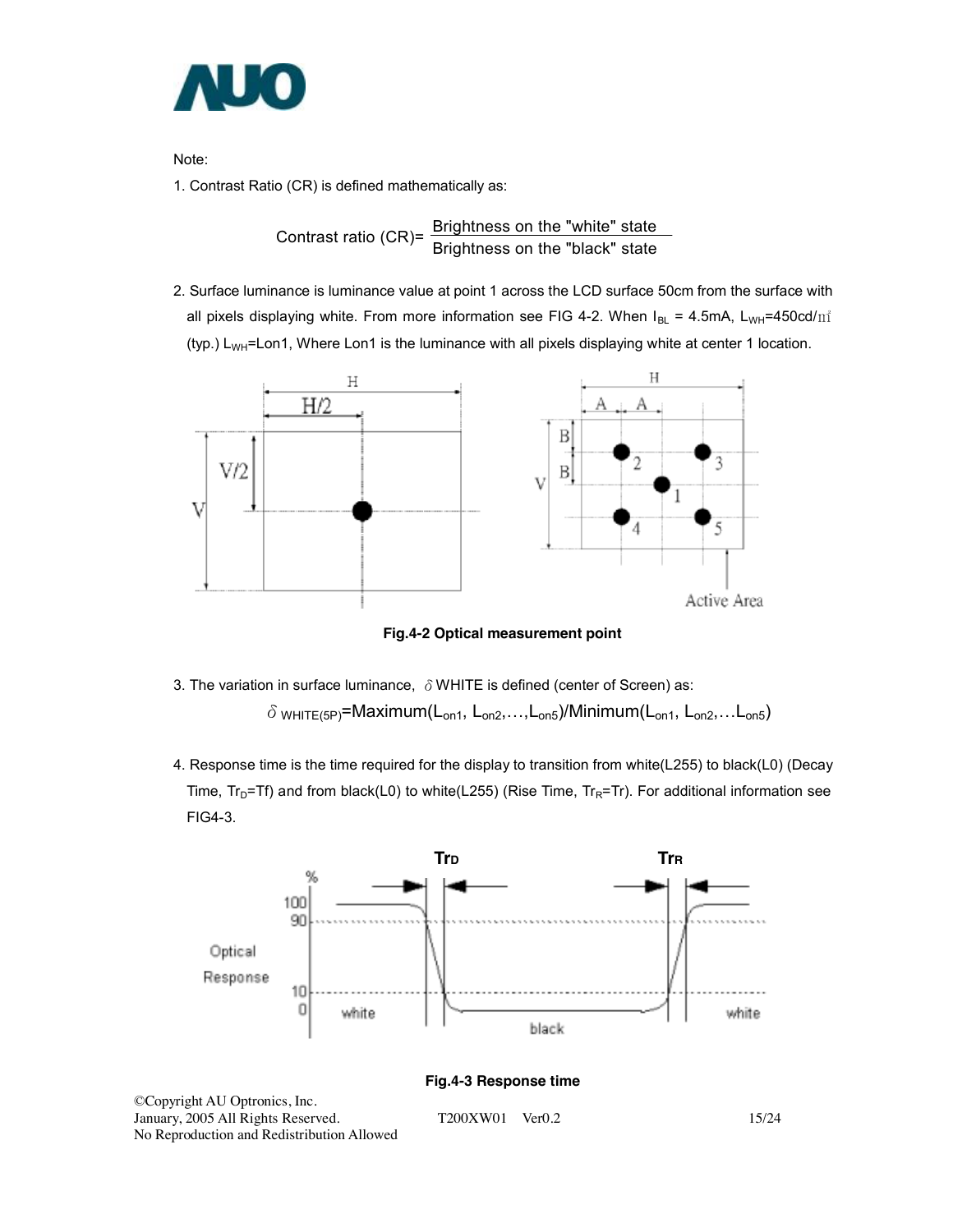

5. The response time is defined as the following figure and shall be measured by switching the input signal for different gray level. For additional information see FIG4-4



**Fig.4-4 Response time** 

6. Viewing angle is the angle at which the contrast ratio is greater than 10. The angles are determined for the horizontal or x axis and the vertical or y axis with respect to the z axis which is normal to the LCD surface. For more information see FIG4-5.



**Fig.4-5 Viewing Angle Definition**

©Copyright AU Optronics, Inc. January, 2005 All Rights Reserved. T200XW01 Ver0.2 16/24 No Reproduction and Redistribution Allowed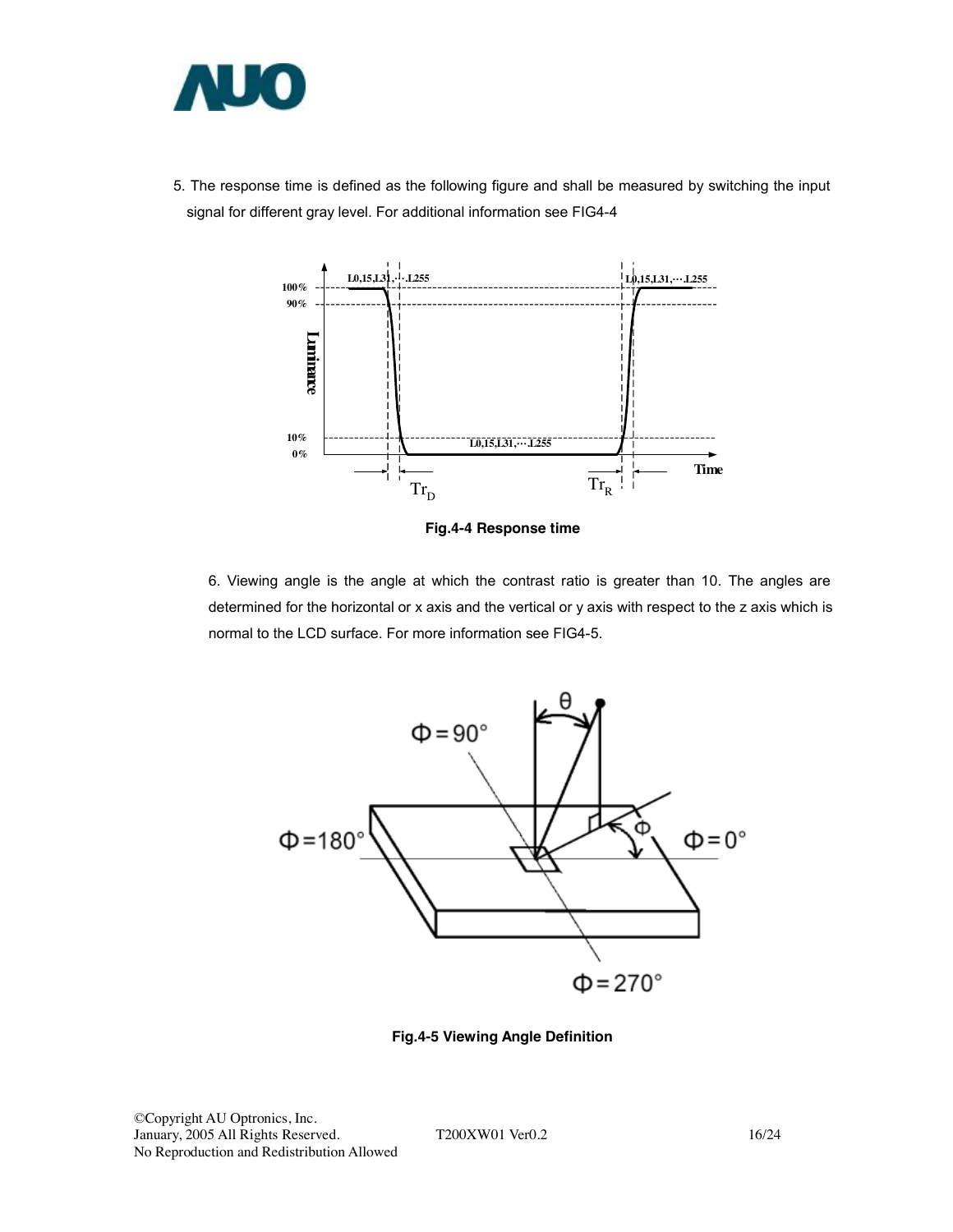

## **5. Mechanical Characteristics**

The contents provide general mechanical characteristics for the model T200XW01. In addition the figures in the next page are detailed mechanical drawing of the LCD.

|                          | Horizontal (typ.)    | 479.0mm  |  |  |  |  |
|--------------------------|----------------------|----------|--|--|--|--|
| <b>Outline Dimension</b> | Vertical (typ.)      | 278.4mm  |  |  |  |  |
|                          | Depth (typ.)         | 31.8mm   |  |  |  |  |
| <b>Bezel Area</b>        | Horizontal (typ.)    | 447.6mm  |  |  |  |  |
|                          | Vertical (typ.)      | 253.4mm  |  |  |  |  |
| Active Display Area      | Horizontal           | 443.61mm |  |  |  |  |
|                          | Vertical<br>249.41mm |          |  |  |  |  |
| Weight                   | 2000g (max.)         |          |  |  |  |  |
| Surface Treatment        | HC, 3H               |          |  |  |  |  |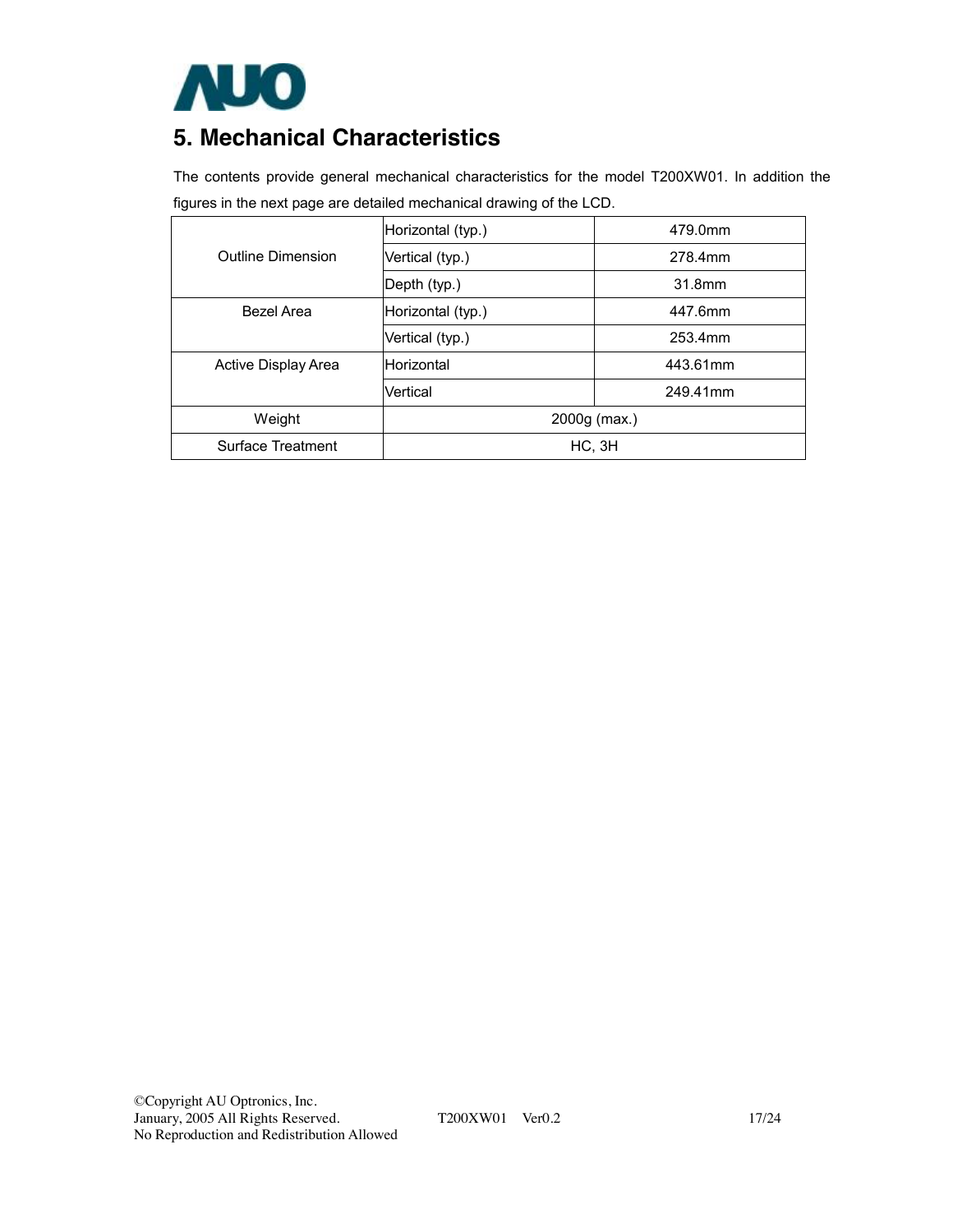

### **Front View**



©Copyright AU Optronics, Inc. January, 2005 All Rights Reserved. T200XW01 Ver0.2 18/24 No Reproduction and Redistribution Allowed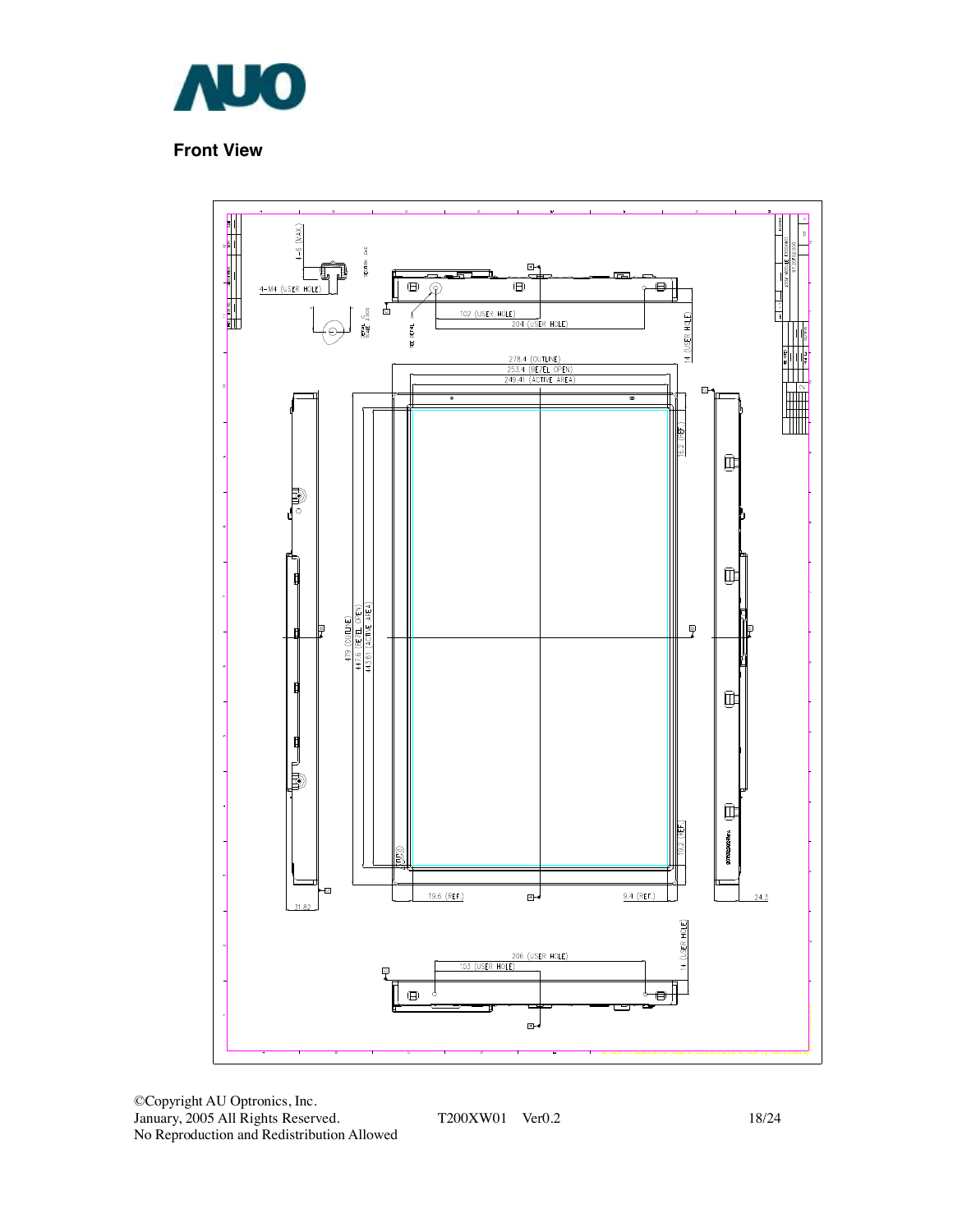



©Copyright AU Optronics, Inc. January, 2005 All Rights Reserved. T200XW01 Ver0.2 19/24 No Reproduction and Redistribution Allowed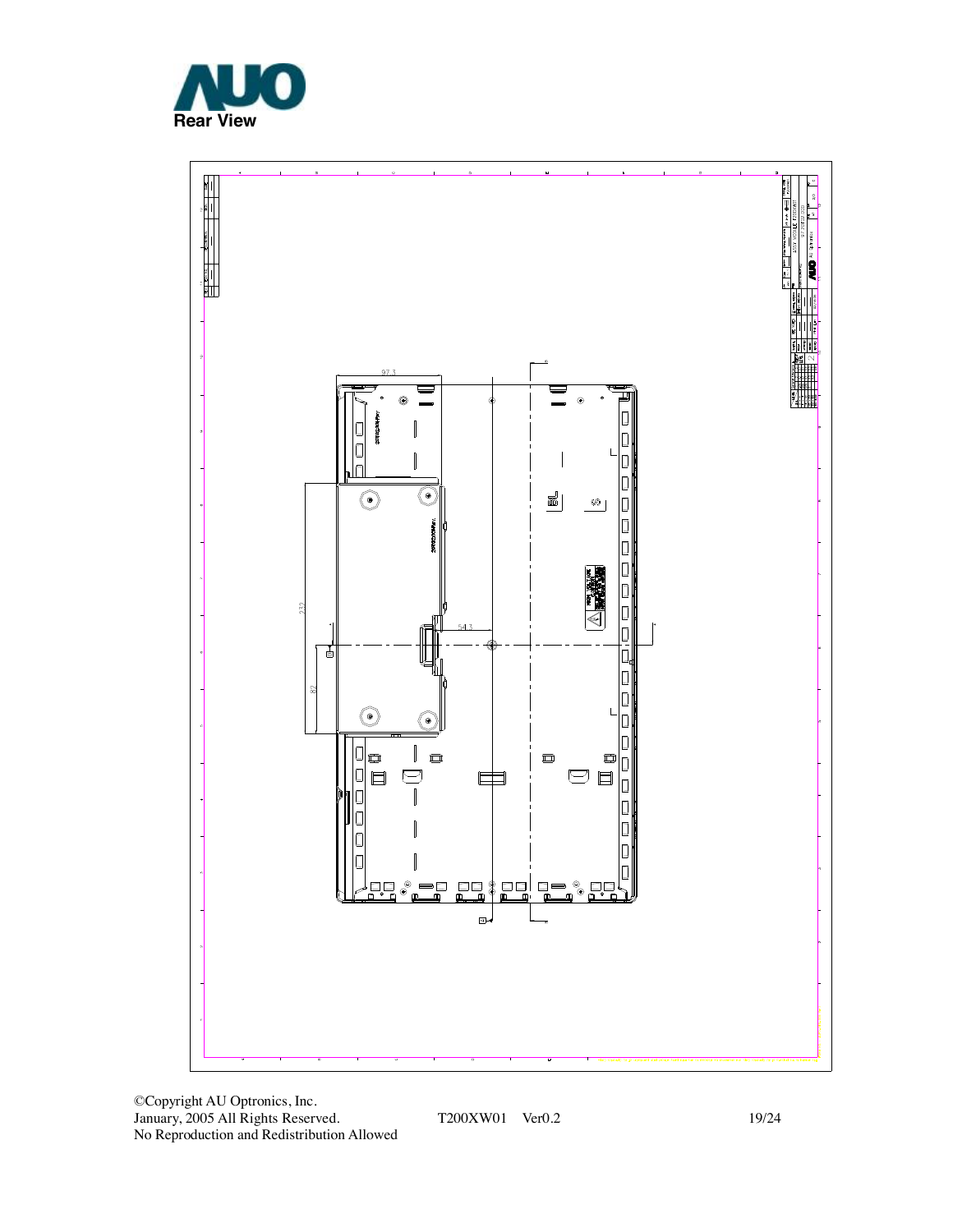

## **6. International Standard**

#### **6-1. Safety**

- (1) UL6500, Underwriters Laboratories, Inc. (AUO file number : E204356) Standard for Safety of Information Technology Equipment Including electrical Business Equipment.
- (2) CAN/CSA C22.2 No. 950-95 Third Edition, Canadian Standards Association, Jan. 28, 1995 Standard for Safety of Information Technology Equipment Including Electrical Business Equipment.
- (3) EN60950 : 1992+A2: 1993+A2: 1993+C3: 1995+A4: 1997+A11: 1997 IEC 950: 1991+A1: 1992+A2: 1993+C3: 1995+A4:1996 IEC 60065 European Committee for Electro technical Standardization (CENELEC)

EUROPEAN STANDARD for Safety of Information Technology Equipment Including Electrical Business Equipment.

### **6-2. EMC**

- a) ANSI C63.4 "Methods of Measurement of Radio-Noise Emissions from Low-Voltage Electrical and Electrical Equipment in the Range of 9kHz to 40GHz. "American National standards Institute(ANSI), 1992
- b) C.I.S.P.R "Limits and Methods of Measurement of Radio Interface Characteristics of Information Technology Equipment." International Special committee on Radio Interference.
- c) EN 55022 "Limits and Methods of Measurement of Radio Interface Characteristics of Information Technology Equipment." European Committee for Electrotechnical Standardization. (CENELEC), 1998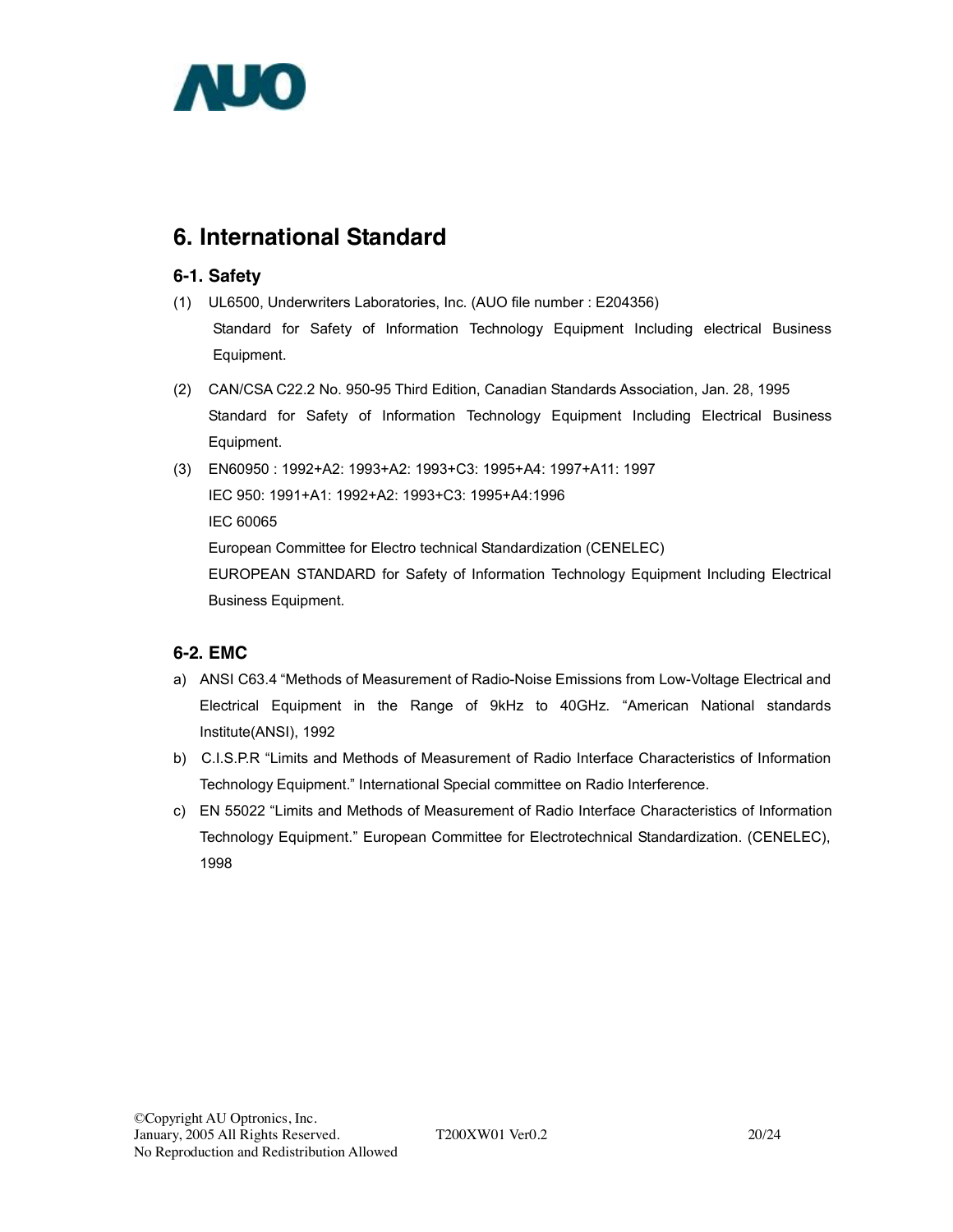

**Label Sample** 



#### **Carton Label**



**Cushion set Carton Box, 320mm(W)x590mm(L)x410mm(H)** 





©Copyright AU Optronics, Inc. January, 2005 All Rights Reserved. T200XW01 Ver0.2 21/24 No Reproduction and Redistribution Allowed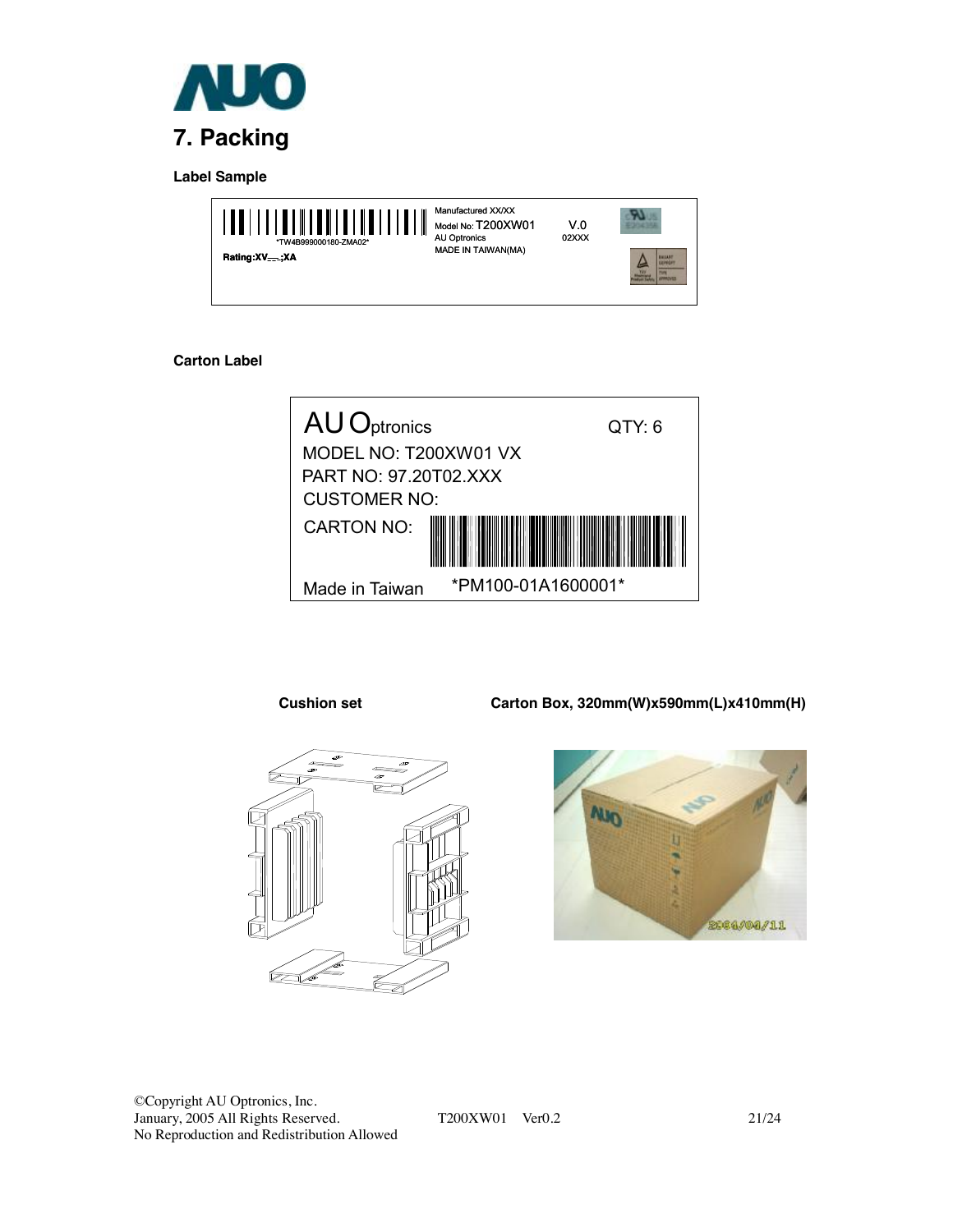

#### **Pallet Package**

Air Cargo : (3 \*2) \*3 layers, total 18 boxes with 108 pcs panel in one pallet



Ocean shipping : (3 \*2) \*5layers, total 30 boxes with 180 pcs panel in one pellet



Top view **Side view**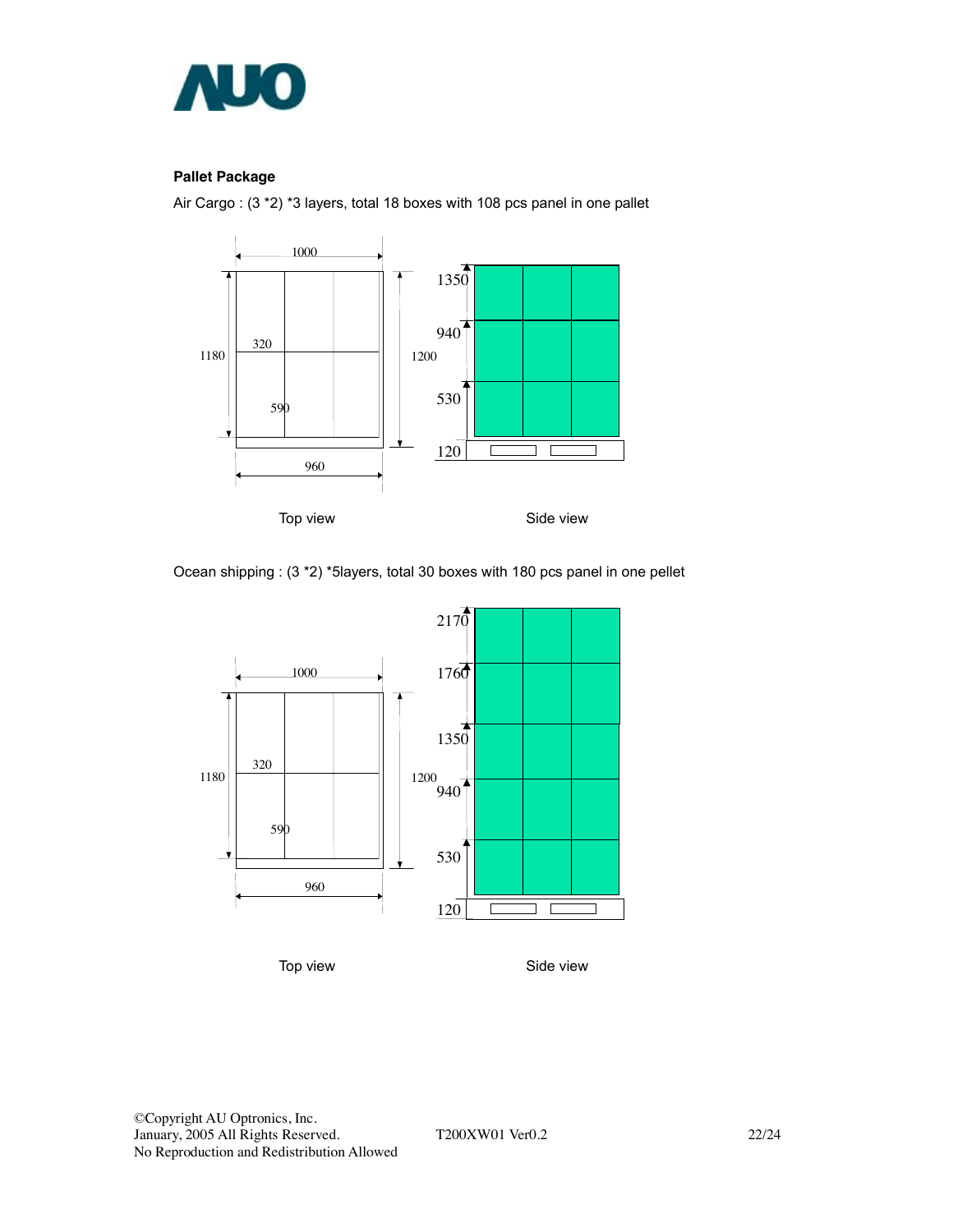

## **8. PRECAUTIONS**

Please pay attention to the followings when you use this TFT LCD module.

#### **8-1 MOUNTING PRECAUTIONS**

(1) You must mount a module using holes arranged in four corners or four sides.

(2) You should consider the mounting structure so that uneven force (ex. Twisted stress) is not applied to module. And the case on which a module is mounted should have sufficient strength so that external force is not transmitted directly to the module.

(3) Please attach the surface transparent protective plate to the surface in order to protect the polarizer. Transparent protective plate should have sufficient strength in order to the resist external force.

(4) You should adopt radiation structure to satisfy the temperature specification.

(5) Acetic acid type and chlorine type materials for the cover case are not desirable because the former generates corrosive gas of attacking the polarizer at high temperature and the latter causes circuit break by electro-chemical reaction.

(6) Do not touch, push or rub the exposed polarizers with glass, tweezers or anything harder than HB pencil lead. And please do not rub with dust clothes with chemical treatment. Do not touch the surface of polarizer for bare hand or greasy cloth. (Some cosmetics are detrimental to the polarizer.)

(7) When the surface becomes dusty, please wipe gently with absorbent cotton or other soft materials like chamois soaks with petroleum benzene. Normal-hexane is recommended for cleaning the adhesives used to attach front/ rear polarizers. Do not use acetone, toluene and alcohol because they cause chemical damage to the polarizer.

(8) Wipe off saliva or water drops as soon as possible. Their long time contact with polarizer causes deformations and color fading.

(9) Do not open the case because inside circuits do not have sufficient strength.

#### **8-2 OPERATING PRECAUTIONS**

- (1) The spike noise causes the mis-operation of circuits. It should be lower than following voltage: V=±200mV(Over and under shoot voltage)
- (2) Response time depends on the temperature. (In lower temperature, it becomes longer..)
- (3) Brightness depends on the temperature. (In lower temperature, it becomes lower.) And in lower temperature, response time (required time that brightness is stable after turned on) becomes longer.